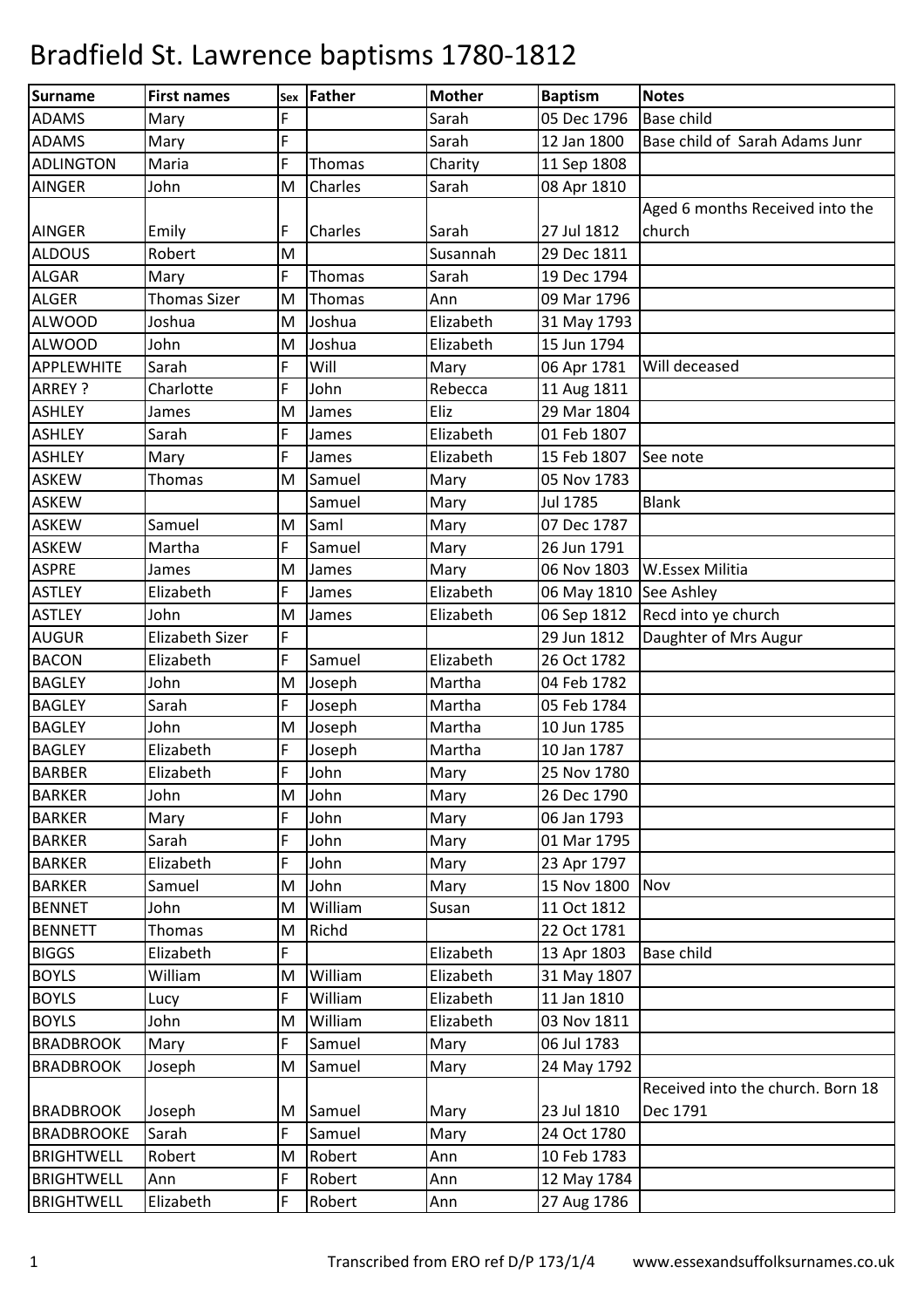| <b>Surname</b>    | <b>First names</b> | Sex       | Father   | <b>Mother</b>       | <b>Baptism</b> | <b>Notes</b>                      |
|-------------------|--------------------|-----------|----------|---------------------|----------------|-----------------------------------|
| <b>BROWN</b>      | Charles            | M         | Charles  | Rebecca             | 16 Oct 1786    |                                   |
| <b>BROWN</b>      | Abraham            | M         | Charles  | Rebecca             | 13 Nov 1791    |                                   |
| <b>BROWN</b>      | Ann                | F         | Charles  | Rebecca             | 02 Mar 1794    |                                   |
| <b>BROWN</b>      | Mary               | F         | Charles  | Rebecca             | 08 Nov 1795    |                                   |
| <b>BULLOCK</b>    | Fanny              | F         | John     | <b>Mary Roberts</b> | 19 Sep 1810    | Born 27 Aug 1810                  |
| <b>BURGESS</b>    | Sarah              | F         | Walter   | Ann                 | 08 May 1800    |                                   |
| <b>BURGESS</b>    | James              | M         | Walter   | Anne                | 12 Oct 1806    |                                   |
| <b>BURGISS</b>    | Ann                | F         | Walter   | Ann                 | 21 Apr 1799    |                                   |
|                   |                    |           |          |                     |                | Base child said to be 4 years old |
| <b>BURROUGHS</b>  | George Norman      | M         |          | Eliz                | 20 Jun 1804    | bapt Newington Surrey             |
| <b>BYFORD</b>     | Charles            | M         | Charles  | Eliz                | 26 Sep 1790    |                                   |
| <b>BYFORD</b>     | Elizabeth          | F         | Charles  | Elizabeth           | 26 Jan 1794    |                                   |
| <b>BYFORD</b>     | Mary               | F         | Charles  | Elizabeth           | 25 Sep 1796    |                                   |
| <b>BYFORD</b>     | Sarah              | F         | Charles  | Elizabeth           | 24 May 1799    |                                   |
| <b>BYFORD</b>     | John               | M         | Charles  | Eliz                | 28 Feb 1802    |                                   |
| <b>BYFORD</b>     | William            | M         | Charles  | Eliz                | 08 Apr 1804    |                                   |
| <b>BYFORD</b>     | James              | M         | Charles  | Elizabeth           | 27 Jul 1806    |                                   |
| <b>BYFORD</b>     | Fanny              | F         | Charles  | Elizabeth           | 23 Apr 1809    | Twin                              |
| <b>BYFORD</b>     | Nancy              | F         | Charles  | Elizabeth           | 23 Apr 1809    | Twin                              |
| <b>BYFORD</b>     | Mary               | F         | Charles  | Mary                | 11 Mar 1810    |                                   |
| <b>BYFORD</b>     | Charles            | M         | Charles  | Mary                | 06 Oct 1811    |                                   |
| <b>BYFORD</b>     | Harry              | M         | Charles  | Elizabeth           | 09 Aug 1812    |                                   |
| <b>CARRINGTON</b> | Jacob              | M         | Jacob    | Mary                | 24 Jan 1781    |                                   |
| <b>CARRINGTON</b> | John               | M         | John     | Elizabeth           | 18 Apr 1782    |                                   |
| <b>CARRINGTON</b> | Jacob              | M         | Jacob    | Mary                | 17 Jun 1782    |                                   |
| <b>CARRINGTON</b> | Elizabeth          | F         | John     | Elizabeth           | 29 Feb 1784    |                                   |
| <b>CARRINGTON</b> | John               | M         | John     | Mary                | 11 Mar 1784    |                                   |
| <b>CARRINGTON</b> | William            | M         | John     | Elizabeth           | 11 Dec 1785    |                                   |
| <b>CARRINGTON</b> | Samuel             | M         | Jacob    | Mary                | 12 Feb 1786    |                                   |
| <b>CARRINGTON</b> | Abraham            | ${\sf M}$ | John     | Mary                | 05 Mar 1786    |                                   |
| CARRINGTON        | Abraham            | M         | John     | Elizabeth           | 16 Dec 1787    |                                   |
| <b>CARRINGTON</b> | James King         | M         | Jacob    | Mary                | 17 Apr 1788    |                                   |
| <b>CARRINGTON</b> | Nancy              | F         | John     | Mary                | 04 Dec 1788    | Gamekeeper                        |
| <b>CARRINGTON</b> | Abraham            | M         | Jacob    | Mary                | 22 Sep 1789    |                                   |
| CARRINGTON        | Mary Ann           | F         | Benjamin | Mary                | 23 Jul 1797    |                                   |
| CARRINGTON        | Charlotte          | F         | William  | Anna Maria          | 10 Jul 1798    |                                   |
| CARRINGTON        | Benjamin           | M         | Benj     | Mary                | 24 Feb 1799    |                                   |
| <b>CARRINGTON</b> | William            | M         | Wm       |                     | 15 Apr 1800    | Wm deceased                       |
| <b>CARRINGTON</b> | Robert             | M         | John     | Sarah               | 21 Sep 1800    |                                   |
|                   |                    |           |          |                     |                | Received into the church. See     |
| <b>CARRINGTON</b> | Nancy              | F         | John     | Mary                | 16 Mar 1806    | notes. Born 25 Nov 1788           |
| <b>CARRINGTON</b> | Maria              | F         | Benjamin | Mary                | 06 May 1807    |                                   |
| <b>CARRINGTON</b> | Louisa             | F         | Jacob    | Louisa              | 16 Nov 1812    |                                   |
| <b>CARTER</b>     | Samuel             | M         | Samuel   | Hannah              | 25 Nov 1803    | W.E.Militia                       |
|                   | Henry              |           |          |                     |                |                                   |
| <b>CATLING</b>    | Crampion           | M         |          | Mary                | 02 Mar 1801    | <b>Base child</b>                 |
|                   |                    |           |          |                     |                | Received into the church. Born 27 |
| <b>CLARK</b>      | Marianne           | F         | Gabriel  | Hannah              | 30 Sep 1810    | Dec 1809                          |
| <b>CLARKE</b>     | John               | M         | Joseph   | Peggy               | 25 Oct 1801    |                                   |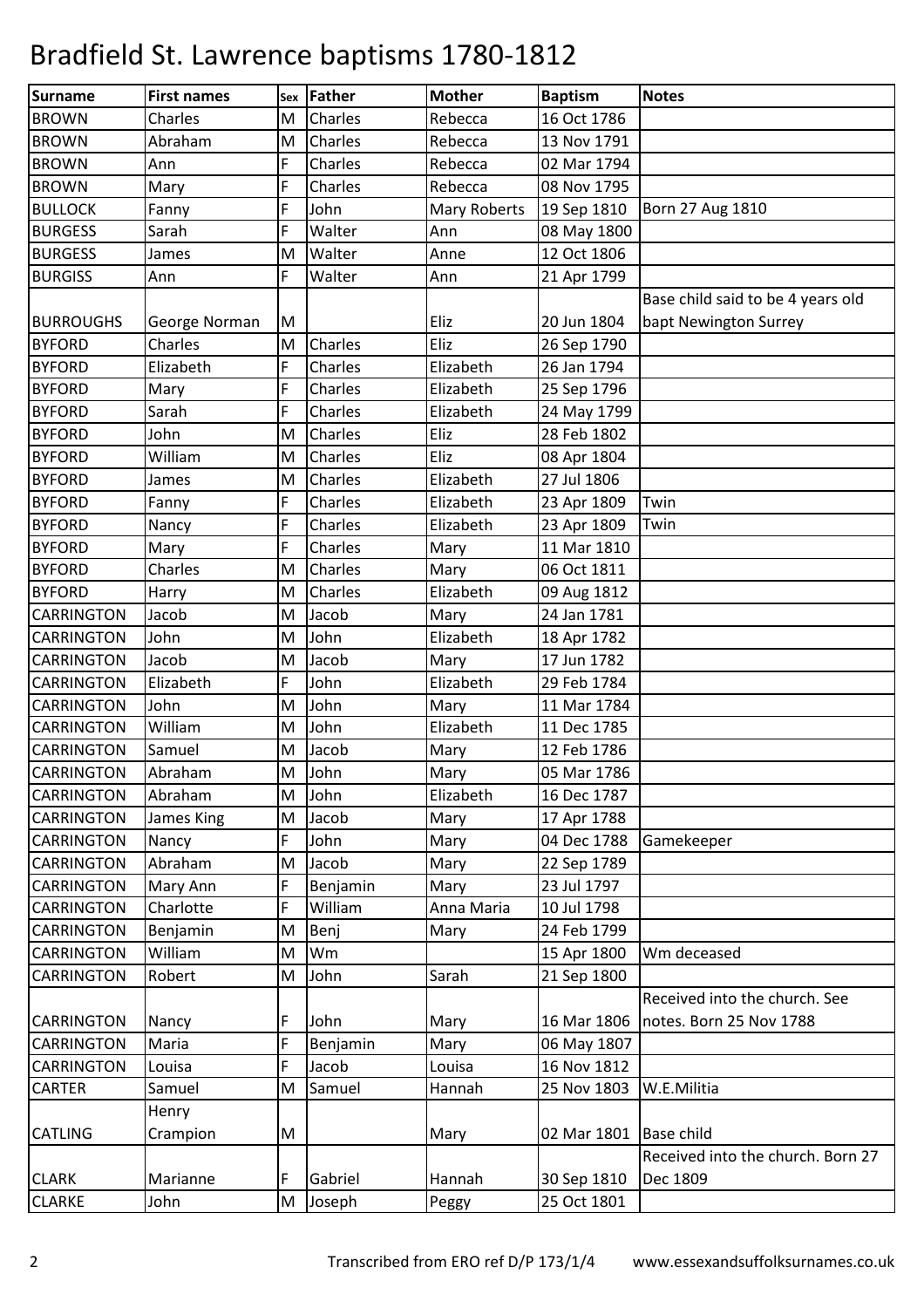| Surname           | <b>First names</b> | Sex | Father    | <b>Mother</b> | <b>Baptism</b> | <b>Notes</b>                   |
|-------------------|--------------------|-----|-----------|---------------|----------------|--------------------------------|
| <b>CLARKE</b>     | John               | M   | Robert    |               | 27 Mar 1805    |                                |
| <b>COLLINS</b>    | William            | M   | John      | Sarah         | 20 Sep 1812    |                                |
| <b>COPPIN</b>     | Catherine          | F   | John      | Elizabeth     | 23 Jan 1781    |                                |
| <b>CORNELL</b>    | Mary               | F   | James     | Mary          | 22 Jun 1788    |                                |
| <b>CORNELL</b>    | James              | M   | James     | Mary          | 24 Feb 1794    | At foot of page                |
| <b>CORNELL</b>    | Ann                | F   | James     | Mary          | 28 Jul 1799    |                                |
| <b>CORNILL</b>    |                    |     | James     | Mary          | 13 Aug 1789    |                                |
| <b>CORNILL</b>    | Mary               | F   | James     | Mary          | 21 Feb 1792    |                                |
| <b>CORNILL</b>    | Sarah              | F   | James     | Mary          | 21 Feb 1792    |                                |
| <b>CORNILL</b>    | Susan              | F   | James     | Mary          | 22 Dec 1796    |                                |
| <b>COUSINS</b>    | Ann                | F   | Edward    | Margaret      | 19 Nov 1780    |                                |
| <b>COUSINS</b>    | William            | M   | Edward    | Margaret      | 22 Aug 1784    |                                |
| <b>COUSINS</b>    | Elizabeth          | F   | Edward    | Margaret      | 27 Aug 1786    |                                |
| <b>COUSINS</b>    | Charles            | M   | Edward    | Margaret      | 27 Dec 1789    |                                |
| <b>CRACKNEL</b>   | William            | M   | James     | Mary          | 19 Apr 1808    |                                |
|                   |                    |     |           |               |                |                                |
| <b>CRACKNELL</b>  | Martha             | F   | James     | Mary          | 11 Aug 1811    | Marianne added above Martha?   |
| <b>CRACKNELL</b>  | William            | M   | James     | Mary          | 13 Sep 1812    |                                |
| <b>CRACKNELL</b>  | William            | M   | James     | Mary          | 15 Nov 1812    |                                |
| <b>CRISP</b>      | William            | M   | John      | Frances       | 15 Feb 1807    |                                |
| <b>CUDMORE</b>    | Thomas Crouch      | M   |           | Mary          | 02 Feb 1812    | 3 months. Recvd into ye church |
| <b>CULLINGTON</b> | Mary               | F   | Thomas    | Eliz.         | 14 Jun 1780    |                                |
| <b>CULLINGTON</b> | Sarah              | F   | Thomas    | Elizabeth     | 21 Nov 1784    |                                |
| <b>CULPIT</b>     | Sarah              | F   | Samuel    | Martha        | 26 Aug 1787    |                                |
| <b>CULPIT</b>     | William            | M   | Samuel    | Martha        | 04 Jul 1790    |                                |
| <b>CULPIT</b>     | Henry              | M   | Samuel    | Martha        | 14 Apr 1793    |                                |
| <b>CULPIT</b>     | Susan              | F   | Samuel    | Martha        | 26 Oct 1794    |                                |
| <b>CULPIT</b>     | Mary               | F   | Samuel    | Martha        | 08 Oct 1799    |                                |
| <b>CUTTING</b>    | William            | M   | William   | Margaret      | 18 Jan 1805    | Born 19 Dec 184 ?              |
| <b>CUTTING</b>    | Nathaniel          | M   | Nathaniel | Margaret      | 01 Jan 1808    |                                |
| <b>CUTTING</b>    | Mary               | F   | Joseph    | Mary          | 23 Feb 1810    |                                |
| <b>CUTTING</b>    | Marianne           | F   | William   | Margaret      | 02 Nov 1810    |                                |
| <b>DEATH</b>      | John               | M   | Thomas    | Mary          | 03 Aug 1806    |                                |
| <b>DOUBLE</b>     | William            | M   |           | Milly         | 17 Feb 1808    | Base born                      |
| <b>DRIVER</b>     | Samuel             | M   | Robert    | Mary          | 16 Mar 1783    |                                |
| <b>EADY</b>       | Thomas             | M   | Thomas    | Edith         | 10 May 1812    | <b>Blotted</b> note            |
| <b>EASTER</b>     | Elizabeth          | F   | Samuel    | Elizth        | 10 Sep 1797    |                                |
| <b>EASTER</b>     | John               | M   | Samuel    | Elizth        | 19 Jan 1800    |                                |
| <b>ELEY</b>       | Sarah              | F   | Joseph    | Sarah         | 14 Nov 1802    |                                |
| ELG**             | Elizabeth          | F   | Joseph    | Sarah         | 07 Jun 1789    |                                |
| <b>ELLWOOD</b>    | Susan              | F   | Joshua    | Eliz          | 19 Sep 1802    |                                |
| <b>ELWOOD</b>     | Elizabeth          | F   | Joshua    | Elizabeth     | 27 Dec 1796    |                                |
| <b>ELWOOD</b>     | Mary               | F   | Joshua    | Elizth        | 18 Nov 1798    | See Alwood                     |
| <b>ELWOOD</b>     | Richard            | M   | Joshua    | Elizabeth     | 24 Apr 1800    |                                |
| <b>ELWOOD</b>     | Robert             | M   | Joshua    | Elizabeth     | 01 Jan 1805    | See Alwwod                     |
| <b>ELWOOD</b>     | James              | M   | Joshua    | Eliza         | 09 Nov 1806    |                                |
| <b>ELWOOD</b>     | Sophiy             | F   | Joshua    | Eliza         | 20 Nov 1808    |                                |
| <b>ELWOOD</b>     | William            | M   | Joshua    | Eliza         | 04 Nov 1810    |                                |
| <b>ELY</b>        | Daniel             |     |           |               | 24 Oct 1805    | An adult person                |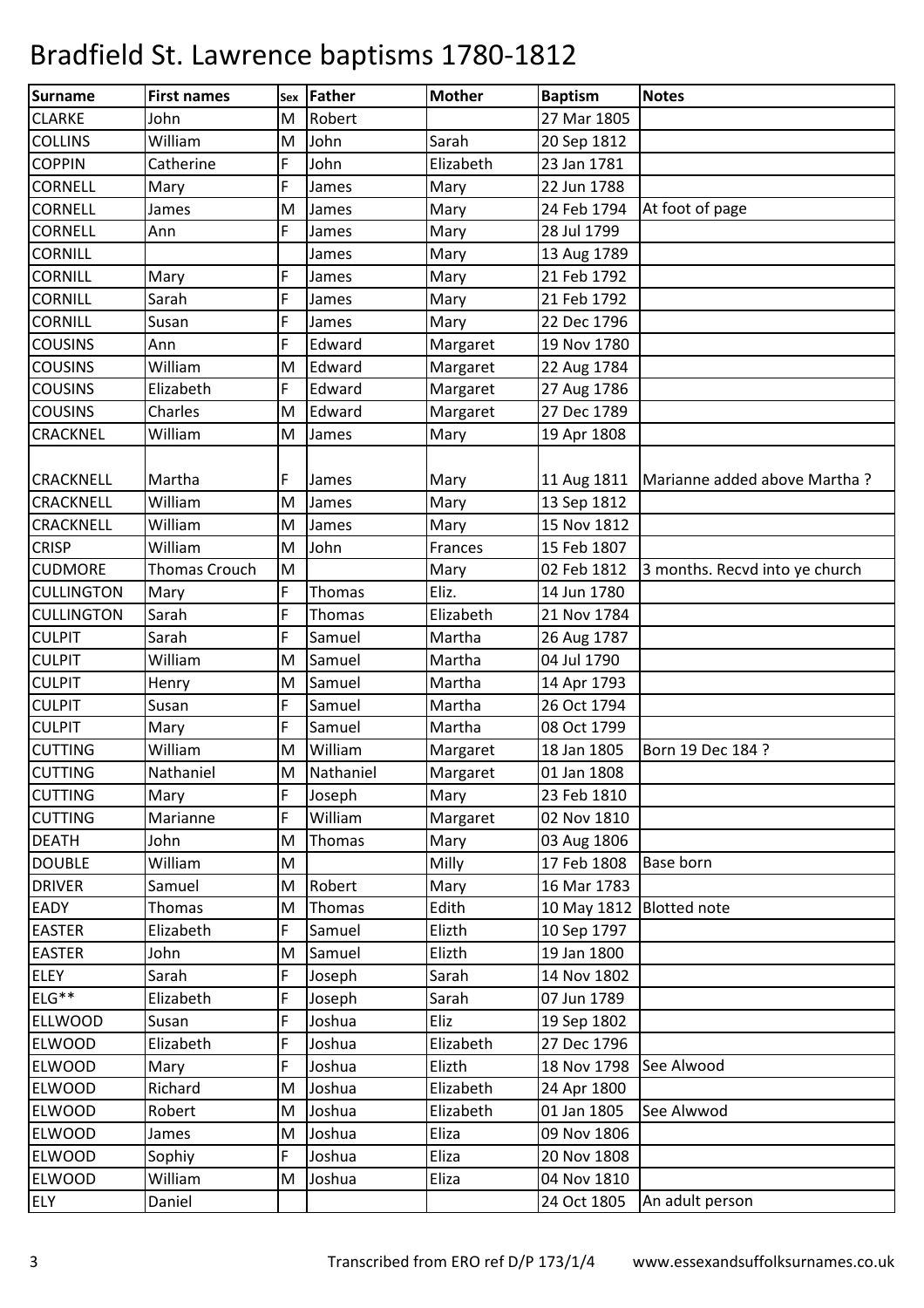| Surname          | <b>First names</b> |             | sex Father | <b>Mother</b> | <b>Baptism</b> | <b>Notes</b>                       |
|------------------|--------------------|-------------|------------|---------------|----------------|------------------------------------|
| <b>ELY</b>       | John               | M           | John       | Ann           | 22 Dec 1805    |                                    |
| <b>ELY</b>       | Samuel             | M           | John       | Ann           | 02 Aug 1807    |                                    |
|                  |                    |             |            |               |                | Recd into the church. Born 30 Nov  |
| <b>EMSON</b>     | Richard            | M           | Edward     | Susan         | 24 May 1807    | 1803                               |
| <b>EMSON</b>     | Susan              | F           | Edward     | Susan         | 24 May 1807    | Recd. Born 29 Sep 1805             |
| <b>EMSON</b>     | Edward             | M           | Edward     | Susan         | 24 May 1807    |                                    |
| <b>EVERITT</b>   | William            | M           | John       | Sarah         | 15 Feb 1791    |                                    |
| <b>EVERITT</b>   | John               | M           | John       | Sarah         | 12 May 1793    |                                    |
| FEN?             | John               | M           | William    |               | 24 Feb 1811    |                                    |
|                  |                    |             |            |               |                | Recvd into the church. Born 17 Mar |
| <b>FISHER</b>    | Francis            | M           | Pariss     | Elizabeth     | 21 Jan 1810    | 1808                               |
| <b>FLURREY</b>   | Sarah              | F           | Charles    | Sarah         | 27 Mar 1808    |                                    |
| <b>FLURREY</b>   | Milly              | F           | Benjamin   | Elizabeth     | 19 Jun 1808    |                                    |
| <b>FLURREY</b>   | Charles            | M           | Charles    | Sarah         | 11 Mar 1810    |                                    |
| <b>FLURREY</b>   | Joseph             | M           | Charles    | Sarah         | 28 Jun 1812    |                                    |
| <b>FLURRY</b>    | Mary               | F           | Benjamin   | Jane          | 08 Aug 1785    |                                    |
| <b>FOWLER</b>    | Ann                | F           | Samuel     | Eleanor       | 14 Sep 1800    |                                    |
| <b>FOX</b>       | John               | M           | John       | Elizabeth     | 04 Nov 1781    |                                    |
| <b>FOX</b>       | Edward             | M           | John       | Eliz          | 20 Oct 1783    | Twin. Duty                         |
| <b>FOX</b>       | Samuel             | M           | John       | Eliz          | 20 Oct 1783    | Twin. Duty                         |
| <b>FOX</b>       | Ann                | F           | John       | Eliz          | 21 May 1786    |                                    |
| <b>FOX</b>       | Abraham            | M           | John       | Eliz          | 27 Jan 1788    |                                    |
| <b>FOX</b>       | Isaac              | M           | John       | Elizabeth     | 21 Mar 1790    |                                    |
| <b>FOX</b>       | Hannah             | F           | John       | Elizabeth     | 16 Oct 1791    |                                    |
| <b>FOX</b>       | Milly              | F           | John       | Elizabeth     | 08 Dec 1793    |                                    |
| <b>FOX</b>       | Abraham            | M           | John       | Elizabeth     | 15 Nov 1795    |                                    |
| <b>FOX</b>       | Rebecca            | F           | John       | Elizabeth     | 14 Jan 1798    |                                    |
| <b>FOX</b>       | Maria              | F           | William    | Martha        | 13 Oct 1805    |                                    |
| <b>FOX</b>       | Sarah              | F           | William    | Martha        | 28 Feb 1808    |                                    |
| <b>FOX</b>       | Lucy               | $\mathsf F$ | Abraham    | Judith        | 18 Nov 1810    |                                    |
| <b>FROSDICK</b>  | James              |             | M James    | Elizabeth     | 28 Jun 1812    |                                    |
| <b>FROST</b>     | John Edgar         | M           | John       | Mary          | 18 Feb 1787    |                                    |
| <b>FROST</b>     | William            | M           | John       | Mary          | 15 Jun 1788    |                                    |
| <b>FROST</b>     | Edward             | M           | John       | Mary          | 28 Nov 1790    |                                    |
| <b>FROST</b>     | Jacob              | M           | John       | Mary          | 03 Dec 1797    |                                    |
| <b>FROSTGATE</b> | Eliza              | F           | James      | Elizabeth     | 11 Mar 1810    |                                    |
|                  | Elizabeth          |             |            |               |                |                                    |
| <b>GARRAD</b>    | Garnham            | F           | John       | Martha        | 05 Nov 1809    |                                    |
| <b>GARRAD</b>    | John               | F           | John       | Martha        | 03 Apr 1812    | See notes                          |
| <b>GARRAD</b>    | John               | M           | John       | Martha        | 17 May 1812    | Received. 6 months old             |
| <b>GARRARD</b>   | John               | M           | John       | Martha        | 03 May 1805    |                                    |
| <b>GARRARD</b>   | William            | M           | John       | Martha        | 29 Mar 1807    |                                    |
| <b>GOBEY</b>     | Martha             | F           | Thomas     | Mary          | 03 Jul 1785    |                                    |
| <b>GOBEY</b>     | Sarah              | F           | Isaac      | Mary          | 25 Mar 1787    |                                    |
| <b>GOBEY</b>     | Hannah             | F           | Thomas     | Mary          | 24 Jun 1787    |                                    |
| <b>GOBEY</b>     | Isaac              | M           | Isaac      | Mary          | 21 Feb 1790    |                                    |
| <b>GOBEY</b>     | David              | M           | Isaac      | Mary          | 22 Jan 1792    |                                    |
| <b>GOBEY</b>     | Mary               | F           | John       | Mary          | 14 Apr 1793    |                                    |
| <b>GOBEY</b>     | Ann                | F           | Isaac      | Mary          | 25 May 1794    |                                    |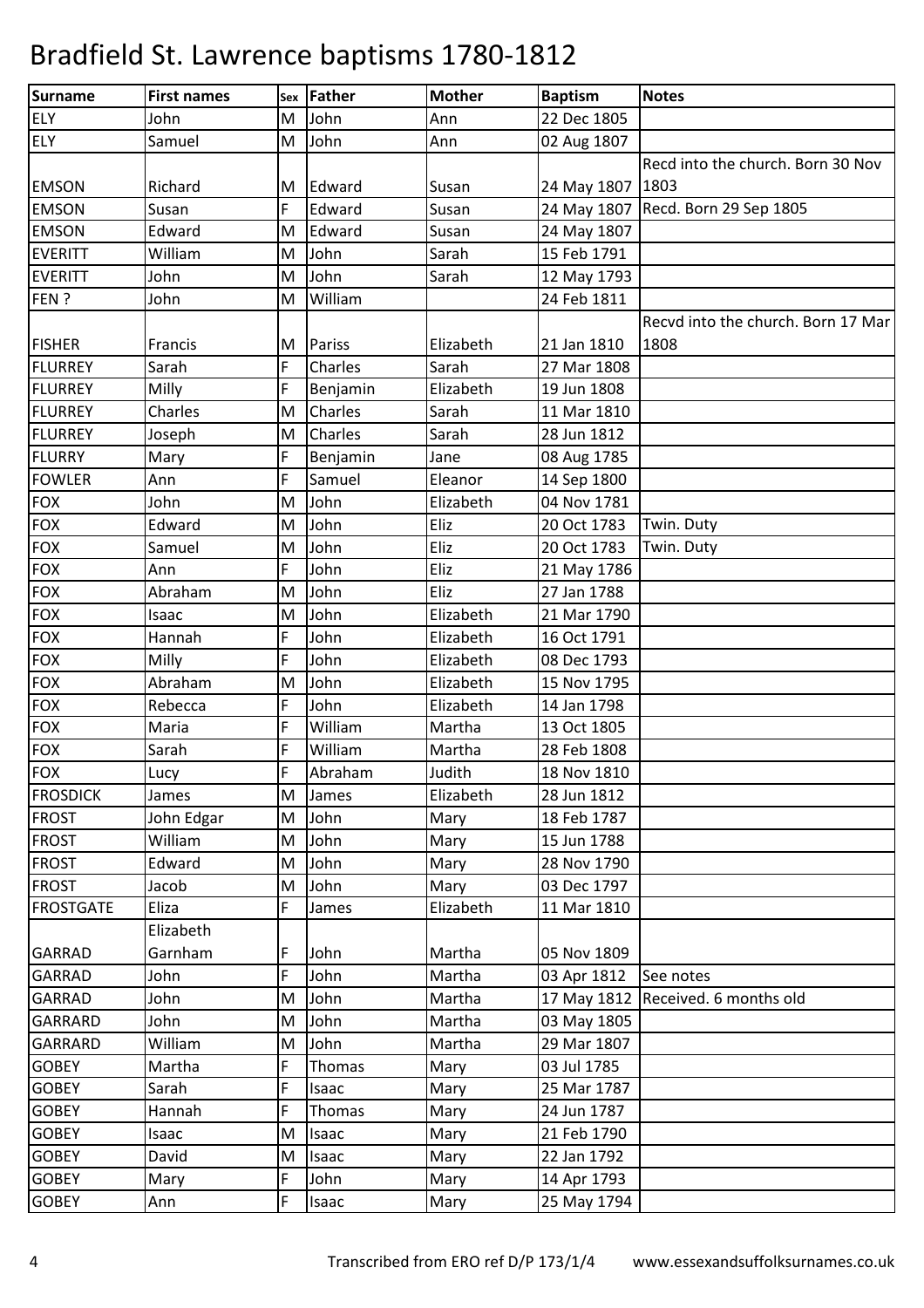| Surname        | <b>First names</b> | Sex | Father  | <b>Mother</b> | <b>Baptism</b> | <b>Notes</b>            |
|----------------|--------------------|-----|---------|---------------|----------------|-------------------------|
| <b>GOBEY</b>   | James              | M   | Isaac   | Mary          | 01 Jan 1797    |                         |
| <b>GOBEY</b>   | George             | M   | Isaac   | Mary          | 16 Jun 1799    |                         |
| <b>GOBY</b>    | John               | M   | Thomas  | Mary          | 05 Aug 1782    |                         |
| <b>GOBY</b>    | Mary               | F   | Thomas  | Mary          | 17 Aug 1783    |                         |
| <b>GOIMAR</b>  | Abraham            | M   | John    | Hannah        | 04 Nov 1781    |                         |
| <b>GOIMAR</b>  | Mary               | F   | John    | Hannah        | 16 Oct 1786    |                         |
| <b>GOIMER</b>  | Hannah             | F   | John    | Hannah        | 08 Mar 1784    |                         |
| <b>GOIMER</b>  | Philip             | M   | Philip  | Sarah         | 08 Jan 1800    |                         |
| <b>GOIMER</b>  | Mary               | F   | James   | Mary          | 15 Apr 1800    |                         |
| <b>GOIMER</b>  | John               | M   | Philip  | Sarah         | 15 May 1802    |                         |
| <b>GOIMER</b>  | Hannah             | F   | James   | Mary          | 28 Jan 1803    |                         |
| <b>GOIMER</b>  | William            | M   | Philip  | Sarah         | 16 Aug 1804    |                         |
| <b>GOIMER</b>  | Abraham            | M   | James   | Mary          | 11 Jan 1807    |                         |
| <b>GOIMER</b>  | Joseph             | M   | Philip  | Sarah         | 15 Mar 1807    |                         |
| <b>GOIMER</b>  | Mary               | F   | Philip  | Sarah         | 22 Oct 1809    |                         |
| <b>GOIMER</b>  | Susan              | F   | Philip  | Sarah         | 26 Jan 1812    |                         |
| <b>GOSLIN</b>  | John               | M   | William | Sarah         | 15 Mar 1780    |                         |
| <b>GOSLIN</b>  | Margaret           | F   | William | Sarah         | 10 Aug 1783    |                         |
| <b>GOSLIN</b>  | John               | M   | William | Sarah         | 04 Sep 1784    |                         |
| <b>GOSLIN</b>  | William            | M   | John    | Ann           | 12 May 1793    |                         |
| <b>GOSLIN</b>  | Mary               | F   | John    | Elizabeth     | 01 Apr 1804    |                         |
| <b>GOSLING</b> | Mary               | F   | John    | Ann           | 29 Mar 1789    | Or Gosnall              |
| <b>GOSNAL</b>  | John               | M   | John    | Elizabeth     | 22 Jun 1806    |                         |
| <b>GOSNALL</b> | Jeremiah           | M   | John    | Ann           | 19 Sep 1784    |                         |
| GOSS           | Thomas             | M   | John    | Mary          | 18 Feb 1781    |                         |
| GOSS           | Samuel             | M   | John    | Mary          | 29 Jun 1783    |                         |
| GOSS           | Sarah              | F   | John    | Mary          | 09 Jun 1787    |                         |
| GOSS           | Joseph             | M   | John    | Mary          | 17 Jan 1790    |                         |
| GOSS           | Abraham            | M   | John    | Mary          | 10 Sep 1792    |                         |
| <b>GOSS</b>    | John               | M   | John    | Mary          | 09 Apr 1801    |                         |
| GOSS           | Joseph             | М   | John    | Mary          | 22 Aug 1802    |                         |
| GOSS           | Robert             | M   | John    | Mary          | 17 Jun 1804    |                         |
| <b>GOSS</b>    | Samuel             | M   | John    | Mary          | 02 Feb 1806    |                         |
| GOSS           | Isaac              | M   | John    | Mary          | 30 Sep 1809    | Recvd. Born 3 June 1807 |
| GOSS           | Marianne           | F   | John    | Mary          | 30 Sep 1809    | Recvd                   |
| GOSS           | Eliza              | F   | Thomas  | Elizabeth     | 11 Oct 1812    |                         |
| <b>GOUGE</b>   | Ruth               | F   | John    | Mary          | 15 Mar 1780    |                         |
| <b>GOUGE</b>   | Aaron              | M   | John    | Mary          | 11 Apr 1784    |                         |
| <b>GOUGE</b>   | Joseph             | M   | John    | Mary          | 22 Apr 1787    |                         |
| <b>GOUGE</b>   | Joseph             | M   | Joseph  | Frances       | 25 Nov 1803    | W.E Militia             |
| <b>GOUGE</b>   | John               | M   | John    | Mary          | 06 Nov 1808    |                         |
| <b>GOUGE</b>   | Marianne           | F   | John    | Mary          | 19 May 1811    |                         |
| <b>GOULD</b>   | Benjamin           | M   | John    | Sarah         | 03 Apr 1804    |                         |
| <b>GOULD</b>   | Abednego           | M   | John    | Sarah         | 02 Feb 1806    | Check surname           |
| <b>GOULD</b>   | Mary               | F   | John    | Sarah         | 27 Mar 1808    |                         |
| <b>GOULD</b>   | Sarah              | F   | William | Sarah         | 11 Mar 1810    |                         |
| <b>GOYMER</b>  | William            | M   | Philip  | Sarah         | 13 Oct 1805    |                         |
| <b>GOYMER</b>  | Mary Wade          | F   |         | Mary          | 21 Dec 1805    |                         |
| <b>GOYMER</b>  | Mary               | F   |         | Mary          | 20 Jul 1806    | Base born               |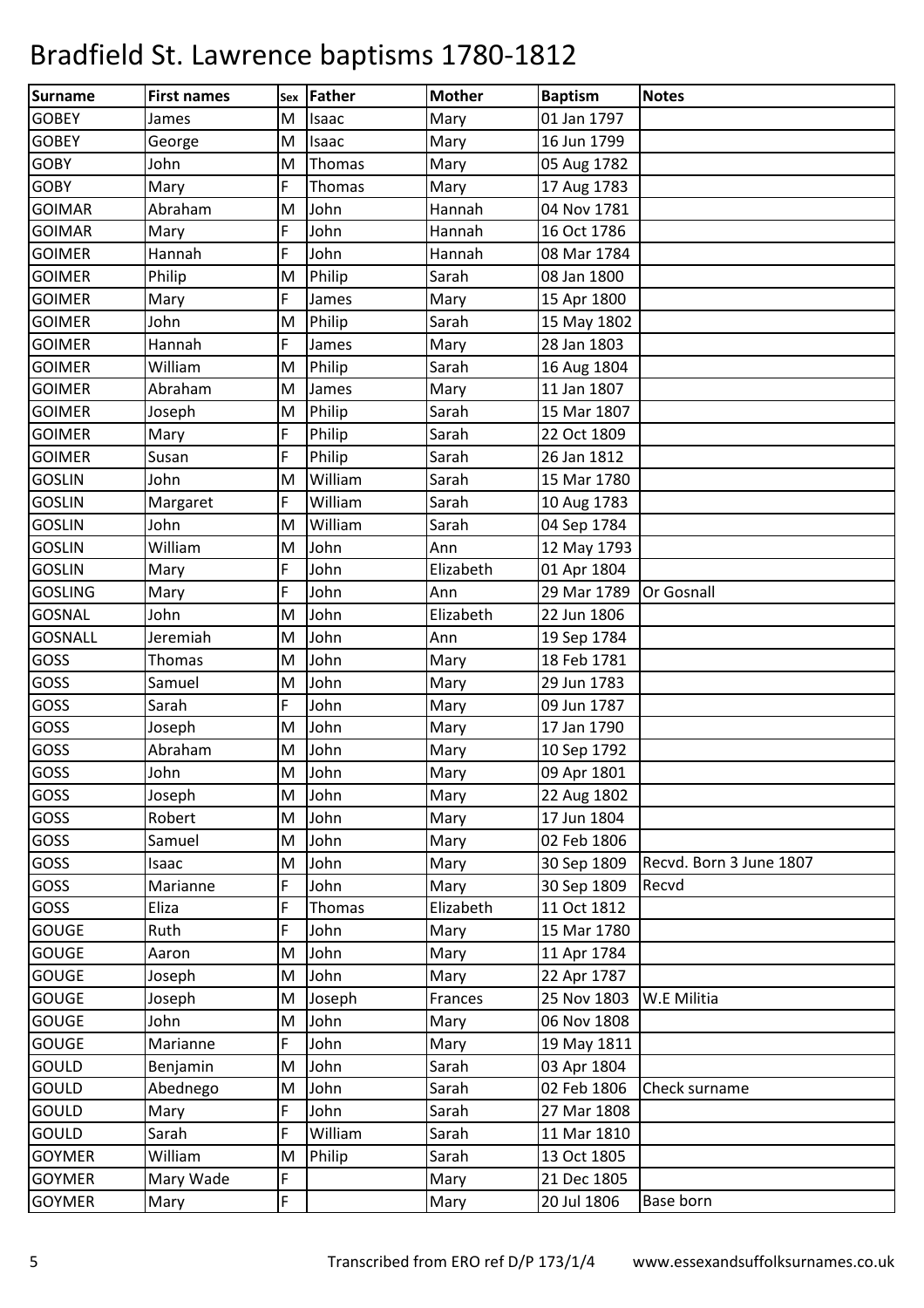| <b>Surname</b>   | <b>First names</b> | Sex | Father  | <b>Mother</b> | <b>Baptism</b> | <b>Notes</b>            |
|------------------|--------------------|-----|---------|---------------|----------------|-------------------------|
| <b>GREY</b>      | Mark               | M   | Mark    | Hannah        | 16 Feb 1806    |                         |
| <b>GRIMSEY</b>   | Sarah              | F   | John    | Sarah         | 02 Sep 1781    |                         |
| <b>GRIMSEY</b>   | Sarah              | F   | John    | Sarah         | 20 Apr 1783    |                         |
| <b>GRIMSEY</b>   | Ann                | F   | John    | Sarah         | 26 Apr 1786    |                         |
| <b>GRIMSEY</b>   | Elizabeth          | F   | John    | Sarah         | 09 Dec 1788    |                         |
| <b>GRIMSEY</b>   | John               | M   | John    | Sarah         | 14 Apr 1793    |                         |
| HAM              | John Cutting       | M   | Thos    | Hannah        | 28 Jul 1800    | Abode: Layer-de-la-Haye |
| <b>HAMMOND</b>   | Thomas             | M   | John    | Mary          | 13 May 1781    |                         |
| <b>HAMMOND</b>   | Mary               | F   |         | Mary          | 22 Apr 1782    | <b>Base child</b>       |
| <b>HAMMOND</b>   | William            | M   | William | Mary          | 10 Nov 1793    |                         |
| <b>HAMMOND</b>   | John               | M   | Thomas  | Elizabeth     | 29 Jul 1810    |                         |
| <b>HAMMOND</b>   | Anne               | F   | Thomas  | Elizabeth     | 14 Jun 1812    | Recvd                   |
| <b>HARDWICK</b>  | Charlotte          | F   | Charles | Rachel        | 01 Feb 1790    |                         |
| <b>HARDWICK</b>  | Mary Ann           | F   | Charles | Rachel        | 03 Feb 1793    |                         |
| <b>HARDWICKE</b> | Charles            | M   | Charles | Rachel        | 05 Jun 1796    |                         |
| <b>HARDY</b>     | Robert             | M   | Robert  | Rebecca       | 22 Feb 1780    |                         |
| <b>HARDY</b>     | Mary               | F   | Robert  | Rebecka       | 09 Apr 1782    |                         |
| <b>HARDY</b>     | Hannah             | F   | Robert  | Rebecka       | 04 Oct 1784    |                         |
| <b>HARDY</b>     | James              | M   | Robert  | Rebecca       | 11 Jan 1795    |                         |
| <b>HARVEY</b>    | John               | M   |         | Sarah         | 17 May 1800    | <b>Base child</b>       |
| <b>HAYWARD</b>   | Jane               | F   | Henry   | Ann           | 26 Feb 1809    |                         |
| <b>HAYWARD</b>   | Henry              | M   | Henry   | Ann           | 30 Dec 1810    |                         |
| <b>HAYWARD</b>   | Charlotte          | F   | Henry   | Anne          | 26 Nov 1812    |                         |
| <b>HERSANT</b>   | Anne               | F   | John    | Deborah       | 17 Aug 1806    |                         |
| <b>HERSANT</b>   | Harriet            | F   | John    | Deborah       | 12 Feb 1809    | See Hirsant             |
| <b>HIRSANT</b>   | Elizabeth          | F   | John    | Deborah       | 10 Jun 1799    |                         |
| <b>HIRSANT</b>   | Mary               | F   | John    | Deborah       | 30 May 1801    |                         |
| <b>HIRSANT</b>   | John Hinde         | M   | John    | Deborah       | 09 Oct 1803    |                         |
| <b>HIRSANT</b>   | Ann                | F   | John    | Deborah       | 14 Oct 1804    |                         |
| <b>HOLDEN</b>    | Thomas             | M   | Thomas  | Elizabeth     | 04 Dec 1780    |                         |
| <b>HOLDEN</b>    | Leonard            | M   | Thomas  | Eliz          | 27 Jul 1783    |                         |
| <b>HOLDEN</b>    | Nancy              | F   | Thomas  | Elizabeth     | 11 Sep 1796    |                         |
| <b>HOLDING</b>   | Leonard            | M   | Thomas  | Eliz          | 22 Feb 1799    |                         |
| <b>HOLDING</b>   | Sarah              | F   | Thomas  | Eliz          | 23 Feb 1802    |                         |
| <b>HOWARD</b>    | Mary               | F   | George  | Mary          | 21 Sep 1780    |                         |
| <b>HUNT</b>      | Joseph             | M   | Joseph  | Mary          | 14 Dec 1800    |                         |
| <b>HURRILL</b>   | Margaret           | F   | John    | Margaret      | 16 Jul 1780    |                         |
| <b>JEALOUSE</b>  | Joseph             | M   | Joseph  | Mary          | 23 Oct 1803    | W.Essex Militia         |
| <b>JESSUP</b>    | Becky              | F   | Jacob   | <b>Becky</b>  | 14 Mar 1794    |                         |
| <b>JESSUP</b>    | Joseph             | M   | Jacob   | Rebecca       | 31 Jul 1795    |                         |
| <b>JESSUP</b>    | John               | M   | Jacob   | Rebecca       | 22 Oct 1797    |                         |
| <b>JESSUP</b>    | Richard            | M   | Jacob   | Rebecka       | 28 Dec 1799    |                         |
| <b>JESSUP</b>    | Richard            | M   | Jacob   | Rebecca       | 10 Jan 1801    |                         |
| <b>JESSUP</b>    | Richard            | M   | Jacob   | Mary          | 11 Aug 1811    | Aged 11                 |
| <b>JONES</b>     | Mary               | F   | Wm      | Elizabeth     | 26 Jan 1794    |                         |
| <b>JOSSELYN</b>  | Elizabeth          | F   | James   | Sarah         | 19 Jul 1807    |                         |
| <b>JOSSELYN</b>  | Maria              | F   | James   | Sarah         | 08 Apr 1810    |                         |
| <b>KENINGALE</b> | Maria              | F   | John    |               | 13 Apr 1894    |                         |
| <b>KERRIDGE</b>  | Marianne           | F   | Charles | Elizabeth     | 29 Sep 1812    |                         |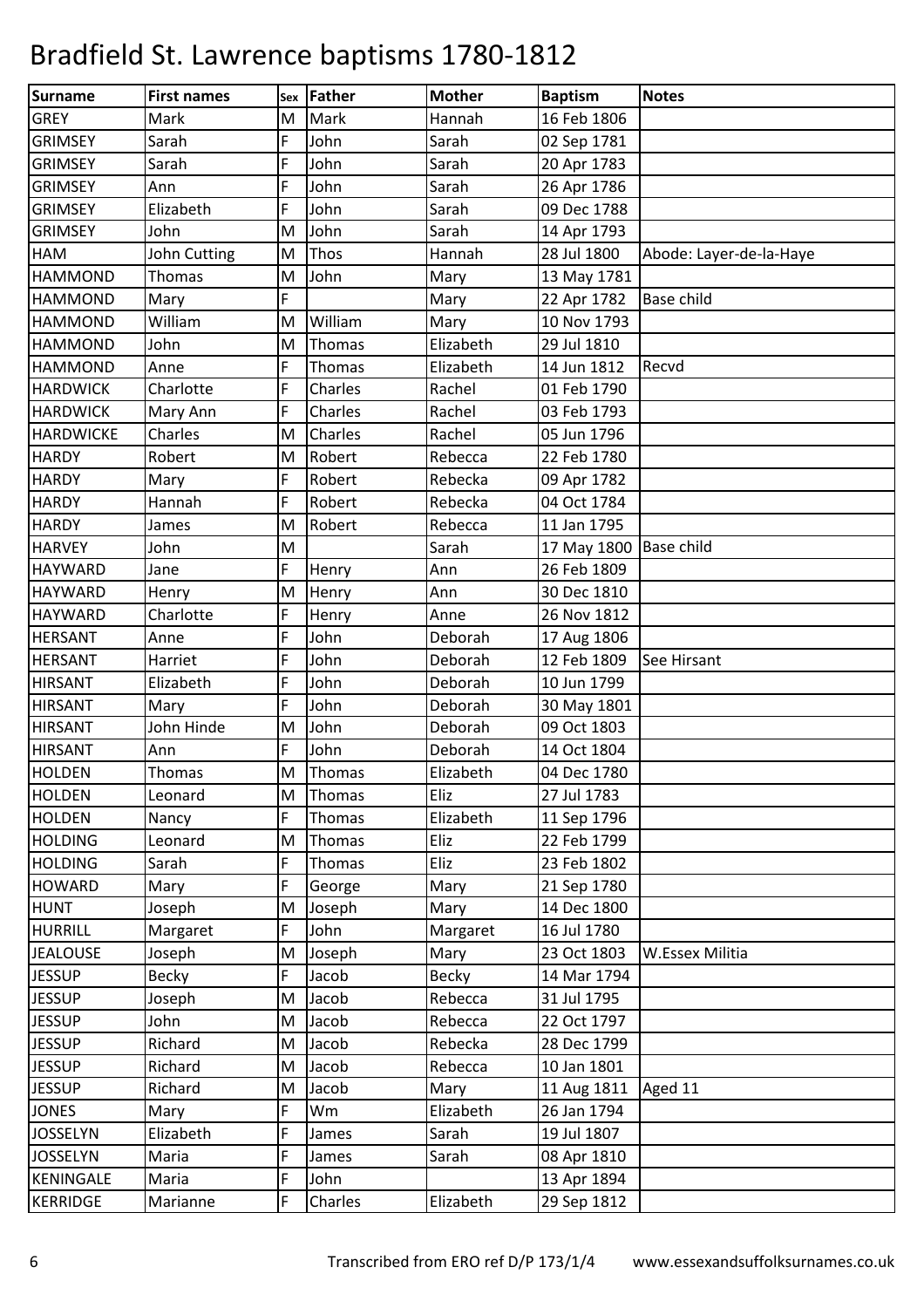| <b>Surname</b>    | <b>First names</b> | Sex | Father  | <b>Mother</b> | <b>Baptism</b> | <b>Notes</b>                      |
|-------------------|--------------------|-----|---------|---------------|----------------|-----------------------------------|
| <b>KILBORN</b>    | Hannah             | F   | Thoma   | Hannah        | 29 Nov 1807    |                                   |
| <b>KING</b>       | Susannah           | F   | John    | Ann           | 17 Jun 1792    |                                   |
| <b>KING</b>       | Mary               | F   | Daniel  | Sarah         | 15 Jun 1793    |                                   |
| <b>KING</b>       | Mary               | F   | Daniel  | Sarah         | 04 Jul 1794    |                                   |
| <b>KING</b>       | James              | M   | John    | Ann           | 26 Oct 1794    |                                   |
| <b>KING</b>       | Isaac              | M   | Isaac   | Sarah         | 12 Apr 1796    |                                   |
| <b>KING</b>       | Mary Ann           | F   | John    | Ann           | 26 Feb 1797    |                                   |
| <b>KING</b>       | Maria              | F   | Daniel  | Sarah         | 21 May 1797    |                                   |
| <b>KING</b>       | Sarah              | F   | Isaac   | Sarah         | 22 Oct 1797    |                                   |
| <b>KING</b>       | George             | M   | John    | Ann           | 20 Feb 1799    |                                   |
| <b>KING</b>       | William            | M   | Daniel  | Sarah         | 11 Aug 1799    |                                   |
| <b>KING</b>       | George             | M   | George  | Catherine     | 27 Oct 1799    |                                   |
| <b>KING</b>       | John               | M   | Isaac   | Sarah         | 22 Nov 1799    |                                   |
| <b>KING</b>       | Sarah              | F   | John    | Ann           | 17 May 1801    |                                   |
| <b>KING</b>       | William            | M   | William | Mary          | 14 Mar 1802    |                                   |
| <b>KING</b>       |                    |     | Isaac   | Sarah         | 18 Mar 1802    |                                   |
| <b>KING</b>       | Daniel             | M   | Daniel  | Sarah         | 08 Aug 1802    |                                   |
| <b>KING</b>       | John               | M   | William |               | 16 Jan 1804    |                                   |
| <b>KING</b>       | Mary               | F   | William | Mary          | 19 Feb 1804    |                                   |
| <b>KING</b>       | John               | M   | Willm   | Mary          | 29 Jul 1806    | Born 16 Jan 1804                  |
| <b>KING</b>       | Sally              | F   | William | Sarah         | 08 Feb 1807    |                                   |
| <b>KING</b>       | Susanna            | F   | Isaac   | Sarah         | 10 May 1807    |                                   |
| <b>KING</b>       | Isaac              | M   | Isaac   | Sarah         | 26 Jan 1812    |                                   |
| LANGLEY           | Mary               | F   | George  | Rose          | 12 Nov 1792    |                                   |
| LANGLEY           | John               | M   | George  | Rose          | 02 Mar 1801    |                                   |
| LANGLEY           | James              | M   | George  | Rose          | 26 Jun 1803    |                                   |
| LEWIS             | Charlotte          | F   | William | Mary          | 07 Dec 1798    |                                   |
| <b>LEWIS</b>      | Lydia              | F   | William | Mary          | 29 Nov 1800    | Twin                              |
| LEWIS             | Hannah             | F   | William | Mary          | 29 Nov 1800    | Twin                              |
| LEWIS             | Harriot            | F   | William | Mary          | 27 Aug 1804    |                                   |
| <b>LITTLE</b>     | Paul               | M   | Paul    | Eliz.         | 20 Apr 1780    | Twin                              |
| <b>LITTLE</b>     | John               | M   | Paul    | Eliz.         | 20 Apr 1780    | Twin                              |
| <b>LITTLEWOOD</b> | Nathaniel          | M   | Nathl   | Mary          | 29 Apr 1781    |                                   |
| <b>LOCKWOOD</b>   | William            | M   | John    | Mary          | 16 Jun 1811    |                                   |
|                   |                    |     |         |               |                | Recd into the church aged two & a |
| LOCKWOOD          | James              | M   | John    | Mary          | 16 Jun 1811    | half                              |
| <b>LORD</b>       | Mary               | F   | James   | Mary          | 14 Oct 1803    |                                   |
| LORD              | Elizabeth          | F   | James   | Mary          | 04 Aug 1805    |                                   |
| LORD              | Ann                | F   | James   | Mary          | 14 Aug 1808    |                                   |
| <b>LORD</b>       | James              | M   | James   | Mary          | 17 Nov 1811    |                                   |
| LOT               | Maria              | F   | William | Maria         | 27 Apr 1806    |                                   |
| LOT               | Hannah             | F   | William | Maria         | 15 Jan 1809    | Twin                              |
| LOT               | Rebecca            | F   | William | Maria         | 15 Jan 1809    | Twin                              |
| LOT               | Eliza              | F   | Thomas  | Elizabeth     | 21 May 1809    |                                   |
| LOT               | James              | M   | William | Maria         | 19 Dec 1810    |                                   |
| LOT               | Joseph             | M   | Thos    | Elizabeth     | 08 Sep 1811    |                                   |
| LOTT              | William            | M   | William | Mary          | 10 Jul 1791    |                                   |
| LOTT              | Mary               | F   | William | Mary          | 31 May 1793    |                                   |
| LOTT              | Sarah              | F   | William | Mary          | 29 Mar 1795    |                                   |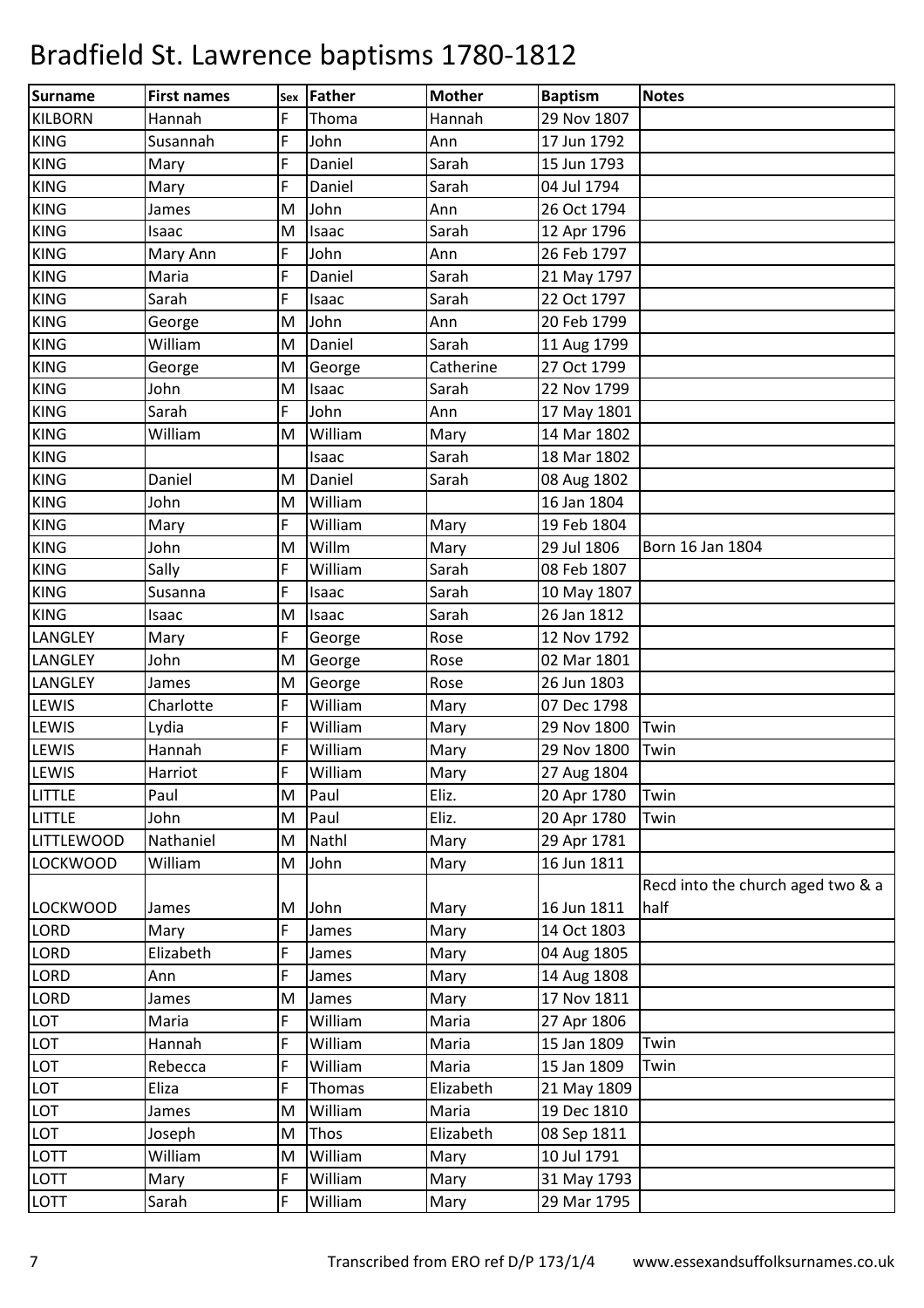| <b>Surname</b>  | <b>First names</b> | Sex | Father    | <b>Mother</b> | <b>Baptism</b> | <b>Notes</b>              |
|-----------------|--------------------|-----|-----------|---------------|----------------|---------------------------|
| <b>LOTT</b>     | John               | M   | John      | Mary          | 13 Mar 1796    |                           |
| LOTT            | Elizabeth          | F   | William   | Mary          | 04 Dec 1796    |                           |
| LOTT            | William            | M   | John      | Mary          | 06 May 1798    |                           |
| LOTT            | William            | M   | William   | Mary          | 15 Jan 1799    |                           |
| LOTT            | Mary               | F   | John      | Mary          | 23 Mar 1799    |                           |
| <b>LOTT</b>     | Ann                | F   | William   | Mary          | 30 Jan 1801    |                           |
| LOTT            | James              | M   | John      | Mary          | 01 Apr 1803    |                           |
| LOTT            | John               | M   | William   | Mary          | 02 Oct 1803    |                           |
| <b>LOWNDS</b>   | Ann                | F   | John      | Sarah         | 14 Oct 1781    | John deceased. Abode: Wix |
| <b>LOWNDS</b>   | Eliza              | F   | John      | Susanna       | 29 Dec 1808    |                           |
| <b>LUNGLEY</b>  | George             | M   | George    | Rose          | 13 Apr 1894    |                           |
| <b>LUNGLEY</b>  | William            | M   | George    | Rose          | 31 Oct 1798    |                           |
| <b>LUNGLEY</b>  | Stephen            | M   | George    | Rose          | 18 Sep 1808    | Recvd                     |
| <b>LUNGLEY</b>  | Joseph             | M   | George    | Rose          | 18 Sep 1808    | Recvd                     |
| <b>LUNGLEY</b>  | Marianne           | F   | George    | Rose          | 07 Apr 1811    | Erased                    |
| <b>LUNGLEY</b>  | Lucy               | F   | George    | Rose          | 22 Sep 1811    |                           |
| <b>MANNING</b>  | Hannah             | F   | Isaac     |               | 18 Sep 1782    | The late Isaac            |
| <b>MANNING</b>  | John               | M   | Richard   | Ann           | 31 May 1789    |                           |
| <b>MANNING</b>  | Isaac              | M   | Richard   | Ann           | 18 Sep 1791    |                           |
| <b>MANNING</b>  | Mary               | F   | Richard   | Ann           | 11 May 1794    |                           |
| <b>MANNING</b>  | Henry              | M   | Richard   | Ann           | 13 Aug 1797    |                           |
| <b>MANNING</b>  | Ann                | F   | Joseph    | Susan         | 21 May 1809    |                           |
| <b>MANTHORP</b> | Daniel Levett      | M   | Richard   | Margaret      | 17 Jan 1803    |                           |
| <b>MANTHORP</b> | Mary               | F   | Richard   | Margaret      | 08 Jun 1804    |                           |
| <b>MARVEN</b>   | George             | M   | Edward    | Elizabeth     | 22 Apr 1781    |                           |
| <b>MARVEN</b>   | John               | M   | Edw.      | Elizabeth     | 11 Apr 1784    |                           |
| <b>MARVEN</b>   | William            | M   | Edward    | Eliz          | 26 Nov 1786    |                           |
| <b>MARVEN</b>   | Elizabeth          | F   | Edward    | Elizabeth     | 17 Oct 1789    |                           |
| <b>MARVENS</b>  | Mary Anne          | F   | Nathaniel | Mary          | 01 Sep 1805    |                           |
| <b>MATTEN</b>   | William            | M   | William   | Eliz          | 15 Jan 1805    |                           |
| <b>MILLS</b>    | Thomas             | M   | Thomas    | Ann           | 18 Apr 1802    |                           |
| <b>MILLS</b>    | Mary               | F   | Thomas    | Ann           | 11 Dec 1803    |                           |
| <b>MILLS</b>    | Anne               | F   | Thomas    | Anne          | 06 Dec 1807    |                           |
| <b>MILLS</b>    | Fanny              | F   | Thomas    | Ann           | 11 Feb 1810    |                           |
| <b>MILLS</b>    | William            | M   | Thomas    | Anne          | 08 Mar 1812    |                           |
| <b>MODLOCK</b>  | Samuel             | M   | James     | Mary          | 11 Jul 1802    |                           |
| <b>MORGAN</b>   | Edward             | M   | John      | Mary          | 01 Jun 1783    |                           |
| <b>MORGAN</b>   | John               | M   | John      | Mary          | 07 Feb 1786    |                           |
| <b>MORGAN</b>   | George             | M   | John      | Mary          | 24 Jun 1787    |                           |
| <b>MORGAN</b>   | John               | M   | John      | Mary          | 21 Mar 1790    |                           |
| <b>MORGAN</b>   | Sarah              | F   | John      | Mary          | 11 Dec 1791    |                           |
| <b>MORGAN</b>   | Elizabeth          | F   | John      | Mary          | 27 Oct 1793    |                           |
| <b>MORGAN</b>   | William            | M   | John      | Mary          | 07 Jun 1795    |                           |
| <b>MORGAN</b>   | Maria              | F   | John      | Mary          | 24 Apr 1797    |                           |
| <b>MORGAN</b>   | Ann                | F   | John      | Mary          | 03 Nov 1799    |                           |
| <b>MORGAN</b>   | Susan              | F   | John      | Mary          | 17 Oct 1802    |                           |
| <b>MURREN</b>   | William            | M   | Nathaniel | Mary          | 01 Apr 1810    |                           |
| <b>MURRENS</b>  | John               | M   | Nathaniel | Mary          | 18 Oct 1807    |                           |
| <b>MURRENS</b>  | Lucy               | F   | Nathaniel | Mary          | 14 Jun 1812    |                           |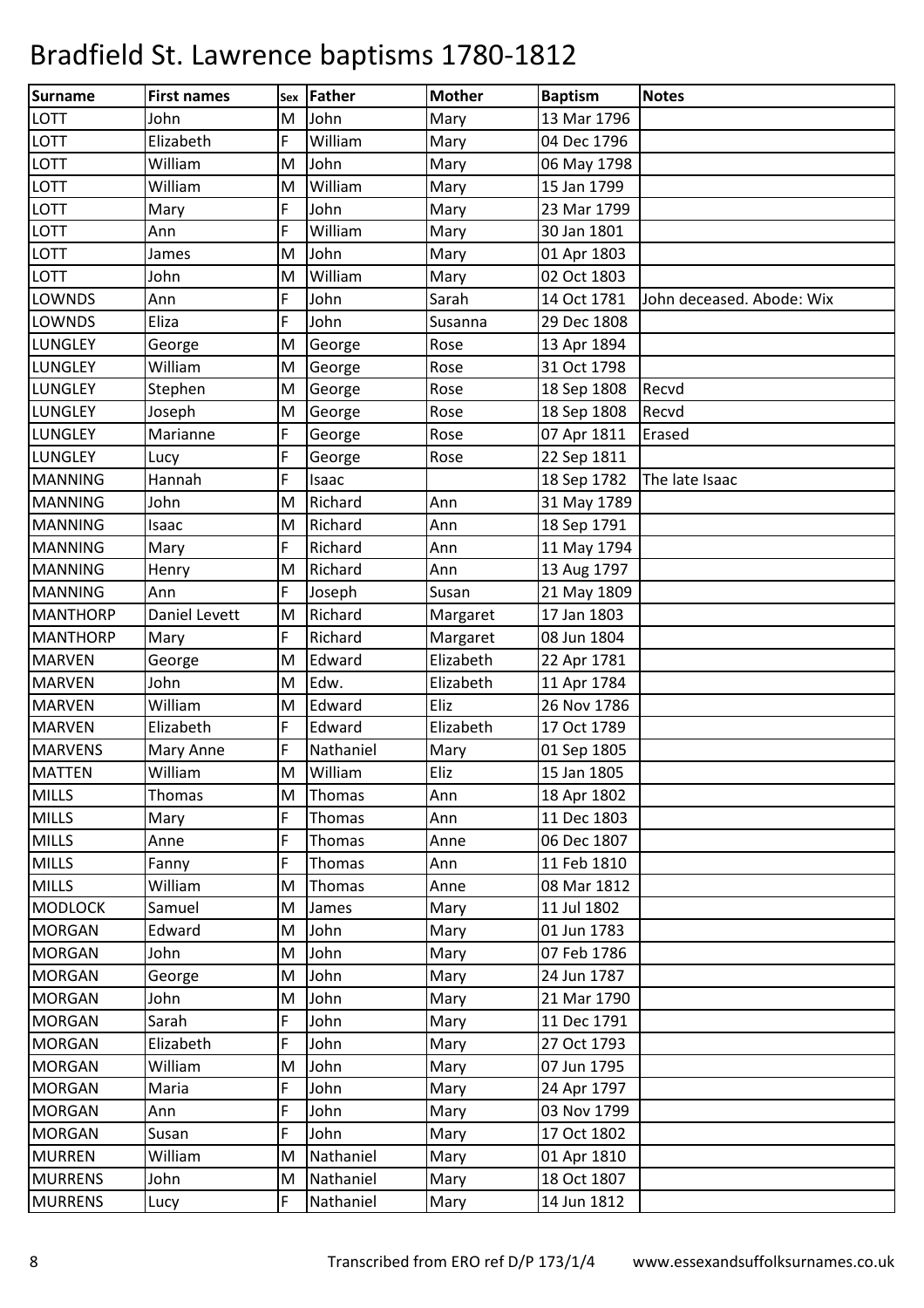| <b>Surname</b> |                      |        |                 |                        |                               |                                     |
|----------------|----------------------|--------|-----------------|------------------------|-------------------------------|-------------------------------------|
| <b>NUNN</b>    | <b>First names</b>   | Sex    | Father          | <b>Mother</b><br>Sarah | <b>Baptism</b><br>20 Oct 1780 | <b>Notes</b>                        |
| <b>NUNN</b>    | Leonard<br>Charlotte | M<br>F | Leonard<br>John | Esther                 | 06 Jun 1781                   |                                     |
| <b>NUNN</b>    | John                 | M      | Leonard         | Sarah                  |                               |                                     |
| <b>NUNN</b>    | Joshua Frost         | M      | Leonard         | Sarah                  | 17 Aug 1781<br>09 Jul 1782    |                                     |
| <b>NUNN</b>    | <b>Thomas</b>        | M      | William         | Susan                  | 16 Mar 1783                   |                                     |
| <b>NUNN</b>    | John                 | M      | John            | Esther                 | 14 Sep 1783                   |                                     |
| <b>NUNN</b>    | William              | M      | Leonard         | Sarah                  | 21 Dec 1783                   |                                     |
| <b>NUNN</b>    | Sarah                | F      | Leonard         | Sarah                  | 30 Jan 1785                   |                                     |
| <b>NUNN</b>    | Ann                  | F      | John            | Esther                 | 04 Mar 1785                   |                                     |
| <b>NUNN</b>    | John                 | M      | William         | Susan                  | 03 Jul 1785                   |                                     |
| <b>NUNN</b>    | Mary                 | F      | Leonard         | Sarah                  | 30 Jul 1786                   |                                     |
| <b>NUNN</b>    | James                | M      | William         | Susan                  | 02 Dec 1787                   |                                     |
| <b>NUNN</b>    | Thomas               | M      | Leonard         | Sarah                  | 31 Jul 1788                   |                                     |
| <b>NUNN</b>    | Joseph               | M      | William         | Susan                  | 11 Jul 1790                   |                                     |
| <b>NUNN</b>    | George               | M      | William         | Susan                  | 14 Oct 1792                   |                                     |
| <b>NUNN</b>    | George               | M      | William         | Susan                  | 01 Jan 1795                   |                                     |
| <b>NUNN</b>    | Susannah             | F      | Robert          | Susan                  | 27 Jun 1800                   |                                     |
| <b>NUNN</b>    | Robert               | M      | Robert          | Susan                  | 04 Mar 1802                   |                                     |
| <b>NUNN</b>    | Susan                | F      | William         | Mary                   | 08 May 1803                   |                                     |
| <b>NUNN</b>    | Mary                 | F      | Robert          | Susan                  | 23 Sep 1804                   |                                     |
| <b>NUNN</b>    | Maria                | F      | William         | Catherine              | 21 Nov 1805                   | Check month                         |
|                |                      |        |                 |                        |                               | Received into the church see notes. |
| <b>NUNN</b>    | Thomas               | M      | William         | Catherine              | 09 Jul 1806                   | Born 25 Jan 1799                    |
| <b>NUNN</b>    | Elizabeth            | F      | William         | Catherine              | 09 Jul 1806                   | Received. Born 8 Aug 1802           |
| <b>NUNN</b>    | Maria                | F      | William         | Catherine              | 09 Jul 1806                   | Received. Born 18 Oct 1805          |
| <b>NUNN</b>    | Charlotte            | F      | Wm              | Catharine              | 06 Dec 1810                   |                                     |
| <b>ORAM</b>    | Mary                 | F      | Samuel          | Ann                    | 24 Feb 1781                   |                                     |
| <b>ORAM</b>    | Jane                 | F      | Samuel          | Ann                    | 02 Sep 1785                   |                                     |
| <b>ORFORD</b>  | Elizabeth            | F      | Samuel          | Elizabeth              | 23 Jan 1780                   |                                     |
| <b>ORFORD</b>  | John                 | M      | Samuel          | Elizabeth              | 22 Dec 1782                   |                                     |
| ORFORD         | <b>Thomas</b>        | M      | Samuel          | Elizabeth              | 10 Oct 1784                   |                                     |
| <b>ORFORD</b>  | Abraham              | M      | Saml            | Elizabeth              | 13 May 1787                   |                                     |
| <b>ORFORD</b>  | Robert               | M      | Samuel          | Elizabeth              | 11 Jul 1790                   |                                     |
| <b>ORFORD</b>  | John                 | M      | John            | Elizabeth              | 22 Jun 1812                   |                                     |
| <b>OSBORN</b>  | James                | M      |                 | Hannah                 | 15 Aug 1784                   | <b>Base child</b>                   |
| <b>OSBORN</b>  | William              | M      | Thomas          | Ann                    | 18 Jan 1796                   |                                     |
| <b>OSBORN</b>  | <b>Thomas</b>        | M      | Thomas          | Ann                    | 03 Dec 1797                   |                                     |
| <b>OSBORN</b>  | Mary                 | F      | Thomas          | Ann                    | 29 Dec 1801                   |                                     |
| <b>OSBORN</b>  |                      | M      | Thomas          | Ann                    | 14 Nov 1803                   |                                     |
| <b>OSBORN</b>  | Mary                 | F      | Thomas          | Anne                   | 30 Nov 1806                   | Recvd into the church               |
| <b>OSBORN</b>  | Sarah                | F      | Thomas          | Anne                   | 30 Nov 1806                   |                                     |
| <b>OSBORN</b>  | Susanna              | F      | Thomas          | Ann                    | 19 Nov 1809                   |                                     |
| <b>PALMER</b>  | Peter                | M      | Peter           | Elizabeth              | 14 Dec 1784                   |                                     |
| <b>PALMER</b>  | Elizabeth            | F      | Peter           | Elizabeth              | 25 Apr 1789                   |                                     |
| <b>PAYNE</b>   | John                 | M      | John            |                        | 27 Dec 1783                   |                                     |
| <b>PENNOCK</b> | Sarah                | F      | Joseph          | Mary                   | 02 Feb 1799                   | See Pinnock                         |
| <b>PENNOCK</b> | Jonathan             | M      | Joseph          | Mary                   | 08 Oct 1800                   |                                     |
| <b>PENNOCK</b> | Mary                 | F      | Joseph          | Mary                   | 14 Nov 1801                   |                                     |
| <b>PENNOCK</b> | Sarah                | F      | Joseph          | Mary                   | 18 Feb 1803                   |                                     |
|                |                      |        |                 |                        |                               |                                     |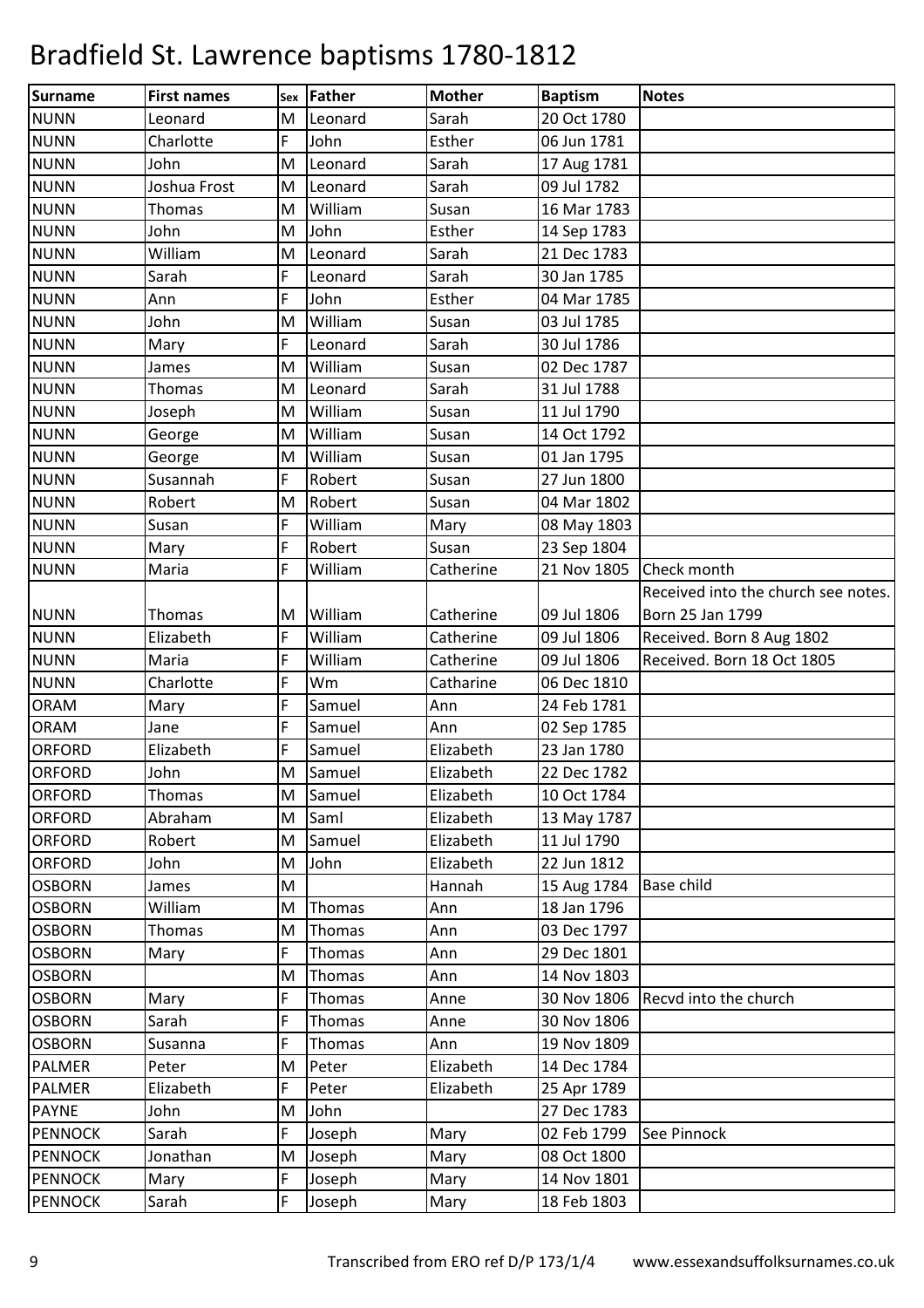| Surname          | <b>First names</b> | Sex | Father        | <b>Mother</b> | <b>Baptism</b> | <b>Notes</b>             |
|------------------|--------------------|-----|---------------|---------------|----------------|--------------------------|
| <b>PENNOCK</b>   | William            | M   | Joseph        | Mary          | 09 Mar 1804    |                          |
| <b>PENNOCK</b>   | Mary               | F   | Joseph        | Mary          | 29 Jul 1806    | Born 09 Jan year unclear |
| <b>PINNOCK</b>   | Joseph             | M   | Joseph        | Mary          | 14 Nov 1797    |                          |
| <b>PINOCK</b>    | Mary Ann           | F   | Joseph        | Mary          | 26 Sep 1796    |                          |
| PLUMMER          | Elizabeth          | F   | James         | Elizabeth     | 08 Dec 1782    |                          |
| <b>POLLEY</b>    | John               | M   | William       | Ann           | 26 Sep 1810    |                          |
| <b>POLLEY</b>    | William            | M   | William       | Ann           | 28 Jun 1812    |                          |
| <b>POTTER</b>    | Sarah              | F   | William       | Mary          | 07 Oct 1782    |                          |
| <b>POTTER</b>    | Lydia              | F   | Stephen       | Mary          | 25 Apr 1784    |                          |
| <b>POTTER</b>    | Jeremiah           | M   | Stephen       | Mary          | 13 May 1785    |                          |
| <b>POTTER</b>    | Stephen            | M   | Stephen       | Mary          | 25 Mar 1786    |                          |
| <b>POTTER</b>    | Philip             | M   | Stephen       | Mary          | 15 Jun 1788    |                          |
| <b>POTTER</b>    | Abraham            | M   | Abrah William | Mary          | 14 Jun 1789    |                          |
| <b>POTTER</b>    |                    | M   | Stephen       | Mary          | 18 Apr 1790    |                          |
| <b>POTTER</b>    | Elizabeth          | F   | William       | Mary          | 10 Jul 1796    |                          |
| <b>POTTER</b>    | William            | M   | William       | Mary          | 12 Sep 1802    |                          |
| <b>POTTER</b>    | Mary               | F   | William       | Mary          | 21 Aug 1803    |                          |
| <b>POTTER</b>    |                    |     | William       | Mary          | 31 Mar 1805    |                          |
| <b>POTTER</b>    | Joseph             | M   | William       | Mary          | 02 Feb 1806    |                          |
| <b>POTTER</b>    | David              | M   | William       | Mary          | 13 Oct 1808    |                          |
| <b>POTTER</b>    | Daniel             | M   | William       | Mary          | 11 Jan 1810    |                          |
| <b>POTTER</b>    | Sarah              | F   | William       | Mary          | 30 Jun 1811    |                          |
| <b>PRIOR</b>     | Mary Ann           | F   | Thomas        | Ann           | 23 Dec 1803    |                          |
| <b>PRIOR</b>     | John               | M   | John          | Elizabeth     | 27 Jul 1806    |                          |
| <b>PRIOR</b>     | Susanna            | F   | Thomas        | Elizabeth     | 12 Jun 1808    |                          |
| <b>PRIOR</b>     | Hannah             | F   | John          | Hannah        | 18 Sep 1808    |                          |
| <b>PRIOR</b>     | Thomas             | M   | Thomas        | Elizabeth     | 07 Apr 1811    |                          |
| <b>RAWLING</b>   | Sarah              | F   | Daniel        | Ann           | 18 Jan 1787    |                          |
| <b>REED</b>      | George             | M   | George        |               | 16 Feb 1804    |                          |
| <b>REED</b>      | Rebecca            | F   | William       | <b>Mary</b>   | 20 Dec 1807    |                          |
| <b>RIVETT</b>    | William            | M   | Daniel        | Sarah         | 16 Mar 1783    |                          |
| <b>RIVETT</b>    | Sarah              | F   | Daniel        | Sarah         | 13 Jul 1786    |                          |
| <b>RIVETT</b>    | Mary               | F   | Daniel        | Sarah         | 11 Nov 1792    |                          |
| <b>RIVETT</b>    | John               | M   | Daniel        | Sarah         | 11 Nov 1792    |                          |
| <b>ROBERTSON</b> | Phoebe             | F   | James         |               | 05 Feb 1803    |                          |
| <b>ROBERTSON</b> | William Randell    | M   | James         | Metteble      | 25 Jul 1808    |                          |
| <b>ROBINSON</b>  | Margaret           | F   | Stephen       | Mary          | 25 May 1781    |                          |
| <b>ROBINSON</b>  | Mary               | F   | Stephen       | Mary          | 14 Jan 1784    |                          |
| <b>ROBINSON</b>  | Elizabeth          | F   | Stephen       | Mary          | 06 May 1787    |                          |
| <b>ROBINSON</b>  | Elizabeth          | F   | Stephen       | Mary          | 20 Sep 1789    |                          |
| <b>ROBINSON</b>  | Susan              | F   | Stephen       | Mary          | 11 Dec 1791    |                          |
| <b>ROBINSON</b>  | Hannah             | F   | Stephen       | Mary          | 02 Aug 1795    |                          |
| <b>ROBINSON</b>  | William            | M   | Stephen       | Mary          | 25 Jul 1800    |                          |
| <b>ROBINSON</b>  | Mary               | F   | Stephen       | Mary          | 06 Jun 1802    |                          |
| <b>ROBINSON</b>  | Mary               | F   | Stephen       | Mary          | 09 May 1803    |                          |
| <b>ROBINSON</b>  | Stephen            | M   | Stephen       | Mary          | 21 Mar 1805    |                          |
| <b>ROBINSON</b>  | Ann                | F   | Stephen       | Mary          | 22 May 1808    |                          |
| <b>ROBINSON</b>  | Elizabeth          | F   |               | Elizabeth     | 03 Nov 1811    |                          |
| <b>ROPER</b>     | William            | M   | William       | Sarah         | 27 Aug 1797    |                          |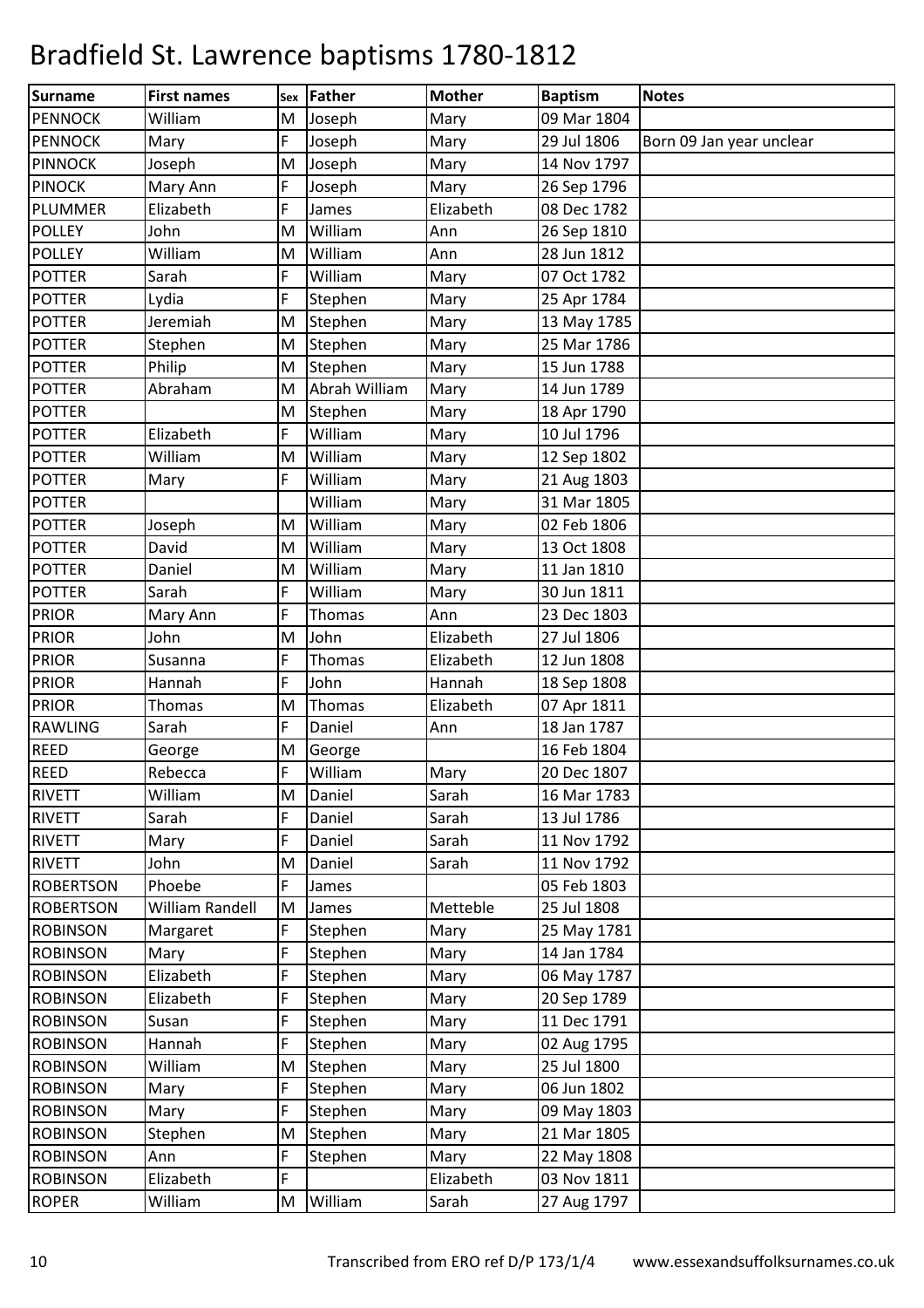| Surname          | <b>First names</b> |          | Father    | <b>Mother</b> | <b>Baptism</b> | <b>Notes</b>      |
|------------------|--------------------|----------|-----------|---------------|----------------|-------------------|
| <b>ROSE</b>      | Thomas             | Sex<br>M | Robert    | Hannah        | 24 Sep 1795    |                   |
| <b>ROSE</b>      | William            | M        | Saml      | Charity       | 13 Apr 1803    |                   |
| <b>ROSE</b>      | John               | M        | Charles   | Ann           | 17 Jul 1803    |                   |
| <b>ROSE</b>      | Charles            | M        | Charles   | Ann           | 24 Apr 1805    |                   |
| <b>ROSE</b>      | Marianne           | F        | Robert    | Mary          | 03 Aug 1806    |                   |
| <b>ROWLEN</b>    | David              | M        | David     | Mary          | 11 Jul 1802    |                   |
| <b>ROWLEN</b>    | Mary               | F        | David     | Mary          | 26 May 1805    |                   |
| <b>ROWLEN</b>    | Nathaniel          | M        | Nathaniel | Sarah         | 06 Jul 1805    |                   |
| <b>ROWLEN</b>    | Sarah              | F        | David     | Mary          | 13 Sep 1807    |                   |
| <b>ROWLEN</b>    | David              | M        | Nathaniel | Sarah         | 13 Nov 1808    |                   |
| <b>ROWLEN</b>    | Ann                | F        | David     | Mary          | 05 Nov 1809    |                   |
| <b>ROWLEN</b>    | John               | M        |           |               | 26 Sep 1810    | An adult person   |
| <b>ROWLEN</b>    | Marianne           | F        | Nathaniel | Sarah         | 07 Apr 1811    |                   |
| <b>ROWLING</b>   | Mary               | F        | Daniel    | Ann           | 18 Jun 1785    |                   |
| <b>ROWLING</b>   | Mary               | F        | David     | Mary          | 01 Feb 1804    |                   |
| <b>RUDLAND</b>   | Daniel             | M        | John      | Sarah         | 13 Jun 1782    |                   |
| <b>RUDLAND</b>   | Nathaniel          | M        | Joseph    | Mary          | 19 Feb 1804    |                   |
| <b>RUDLAND</b>   | Sarah              | F        | Joseph    | Mary          | 11 May 1806    |                   |
| <b>RUDLAND</b>   | Mary               | F        | Paul      | Mary          | 11 Feb 1810    |                   |
| <b>RUMSEY</b>    | Henry              | M        | Henry     | Sarah         | 01 Feb 1786    |                   |
| <b>SAGERS</b>    | Hannah             | F        | John      | Elizabeth     | 29 Apr 1780    |                   |
| <b>SALLETT</b>   | Mary               | F        | John      | Rachel        | 02 Oct 1803    |                   |
| <b>SALLOWS</b>   | Mary               | F        | Robert    | Sally         | 21 Mar 1802    |                   |
| <b>SALLOWS</b>   | William            | M        | Robert    | Sally         | 11 Oct 1807    |                   |
| <b>SANDERS</b>   | Samuel             | M        | Samuel    | Elizabeth     | 12 Dec 1810    |                   |
| <b>SAUNDERS</b>  | Nathaniel          | M        | John      | Ann           | 20 Dec 1781    |                   |
| <b>SAUNDERS</b>  | Samuel             | M        | John      | Ann           | 07 Mar 1785    |                   |
| <b>SAUNDERS</b>  | James              | M        | John      | Ann           | 22 Jun 1788    |                   |
| <b>SAUNDERS</b>  | Phoebe             | F        | John      | Ann           | 17 Jul 1791    |                   |
| <b>SAUNDERS</b>  | John               | M        | John      | Ann           | 30 Jun 1793    |                   |
| <b>SAUNDERS</b>  | William            | M        | John      | Ann           | 11 Jun 1797    |                   |
| SAVALL           | <b>Thomas</b>      | M        | Thomas    | Rose          | 21 Mar 1786    |                   |
| SAWYER           | Peggy              | F        | Henry     | Elizabeth     | 18 Feb 1781    |                   |
| <b>SAWYER</b>    | James              | M        | Henry     | Eliz          | 22 Jul 1787    |                   |
| SAWYER           | Mary               | F        | Henry     | Eliz          | 10 Feb 1793    |                   |
| SAWYER           | Elizabeth          | F        | Henry     | Eliz          | 19 Jul 1795    |                   |
| SAWYER           | Sarah              | F        | Henry     | Eliz          | 17 Feb 1798    |                   |
| SAWYER           | Mary               | F        |           | Mary          | 27 Nov 1798    | <b>Base child</b> |
| SAWYER           | Henry              | M        | Henry     | Eliz          | 11 May 1800    |                   |
| SAWYER           | Henry              | M        | Henry     | Elizabeth     | 01 Jan 1801    |                   |
| SAWYER           | Hannah             | F        | Henry     | Eliz          | 05 Sep 1802    |                   |
| SAWYER           | <b>Thomas</b>      | M        | Thomas    | Esther        | 03 Jul 1803    |                   |
| SAWYER           | Samuel             | M        | Samuel    | Esther        | 11 May 1806    |                   |
| SAWYER           | Elizabeth          | F        | Henry     | Elizabeth     | 02 Aug 1807    |                   |
| SAWYER           | Mary               | F        | Samuel    | Esther        | 12 Mar 1809    |                   |
| SAWYER           | Susanna            | F        | Henry     | Elizabeth     | 29 Oct 1809    |                   |
| SAWYER           | Robert             | M        | Henry     | Elizabeth     | 03 Apr 1812    |                   |
| SAWYER           | Abraham            | M        | Samuel    | Esther        | 19 Apr 1812    |                   |
| <b>SCOTCHMAN</b> | Mary               | F        | William   | Mary          | 16 Aug 1795    |                   |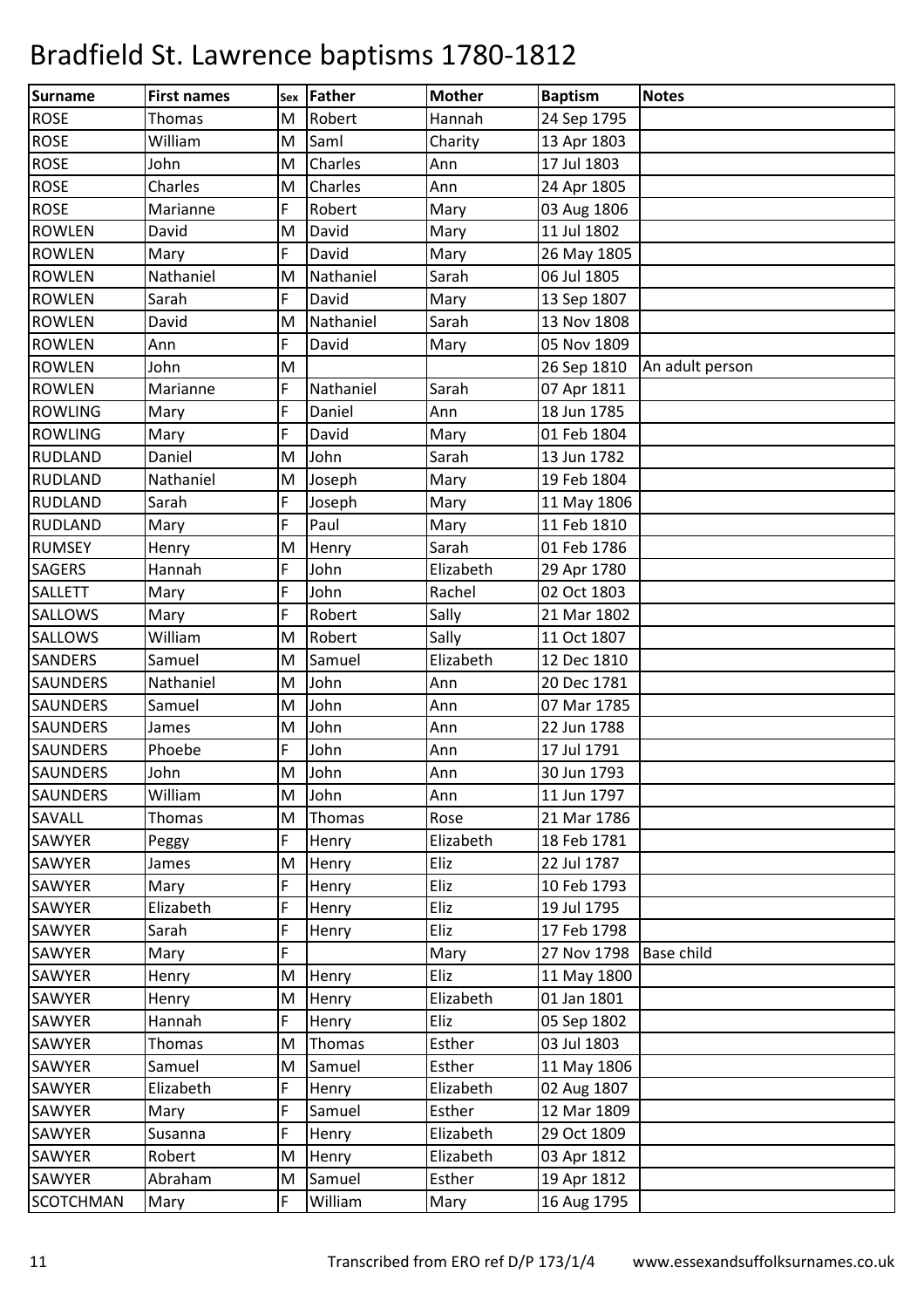| <b>Surname</b>   | <b>First names</b> | Sex | Father   | <b>Mother</b> | <b>Baptism</b> | <b>Notes</b>                   |
|------------------|--------------------|-----|----------|---------------|----------------|--------------------------------|
| <b>SEABORN</b>   | Jonathan           | M   | Jonathan | Elizabeth     | 31 Jan 1796    |                                |
| <b>SEABORN</b>   | William            | M   | Jonathan | Elizth        | 26 Aug 1798    |                                |
| <b>SEAGERS</b>   | Mary Wilson        | F   |          | Sarah         | 22 Oct 1797    | Base child                     |
| SERJEAANT        | Amelia             | F   | Samuel   | Mary          | 11 Jun 1809    |                                |
| <b>SERJEANT</b>  | Mary               | F   | Saml     | Eliz          | 24 Mar 1799    |                                |
| <b>SERJEANT</b>  | Margaret           | F   | Samuel   | Mary          | 09 May 1803    |                                |
| <b>SERJEANT</b>  | Samuel             | M   | Samuel   | Mary          | 08 Aug 1805    |                                |
| <b>SERJEANT</b>  | William            | M   | Samuel   | Mary          | 18 Oct 1807    |                                |
| SERJEANT         | Eliza              | F   | Samuel   | Mary          | 17 Nov 1811    |                                |
| <b>SHEAD</b>     | William            | M   | William  | Sarah         | 13 Jun 1782    |                                |
| <b>SHEAD</b>     | William            | M   | William  | Sarah         | 20 Jul 1783    |                                |
| <b>SHEAD</b>     | Ann                | F   | William  | Sarah         | 22 Aug 1784    |                                |
| <b>SHEAD</b>     | Elizabeth          | F   | William  | Sarah         | 08 Aug 1785    |                                |
| <b>SHEAD</b>     | Ann                | F   | William  | Sarah         | 03 Dec 1787    |                                |
| <b>SHEAD</b>     | Susan              | F   | William  | Sarah         | 29 Mar 1789    |                                |
| <b>SHEAD</b>     | William            | M   | William  | Sarah         | 11 Jun 1791    |                                |
| <b>SHEAD</b>     | William            | M   | William  | Mary          | 11 Nov 1793    |                                |
| <b>SHEAD</b>     | William            | M   | William  | Sarah         | 18 Apr 1796    |                                |
| SHELDRAKE        | Joseph             | M   | Joseph   | Sarah         | 23 Mar 1802    |                                |
| <b>SHIPLEY</b>   | Sarah              | F   | James    | Martha        | 29 Apr 1781    |                                |
| <b>SHIPLEY</b>   | Mary               | F   | James    | Martha        | 07 Dec 1783    |                                |
| <b>SHIPLEY</b>   | James              | M   | James    | Martha        | 23 Apr 1786    |                                |
| <b>SHIPLEY</b>   | John               | M   | James    | Martha        | 14 Dec 1788    |                                |
| <b>SHIPLEY</b>   | Edward             | M   | James    | Martha        | 30 Oct 1791    |                                |
| <b>SHIPLEY</b>   | Mary               | F   | John     | Sarah         | 16 Jun 1811    |                                |
| <b>SIBBOND</b>   | Mary               | F   | Jonathan | Elizth        | 23 Oct 1785    |                                |
| SIRJEANT         | Ann                | F   | Samuel   | Mary          | 04 Oct 1801    |                                |
| <b>SIZER</b>     | Elizabeth          | F   |          |               | 29 Jun 1812    | Daughter of Mrs Sizer          |
| <b>SMITH</b>     | Nathaniel          | M   | William  | Ann           | 04 Mar 1781    |                                |
| <b>SMITH</b>     | Peggy              | F.  | Thomas   | Sarah         | 09 Jan 1782    |                                |
| <b>SMITH</b>     | William            | М   | William  | Anne          | 17 Jul 1785    |                                |
| <b>SMITH</b>     | Elizabeth          | F   | William  | Ann           | 13 Jan 1788    |                                |
| <b>SMITH</b>     | Mary Ann           | F   | William  | Ann           | 13 Jun 1790    |                                |
| <b>SMITH</b>     | Charlotte          | F   | William  | Ann           | 23 Dec 1794    |                                |
| SOUGATE          | James              | M   | James    | Hannah        | 09 Jun 1793    |                                |
| <b>SOUGATE</b>   | William            | M   | Edward   | Susan         | 12 Apr 1795    |                                |
| <b>SOUGATE</b>   | Fanny              | F   | James    | Hannah        | 17 Apr 1796    |                                |
| <b>SOUGATE</b>   | James              | M   |          | Elizabeth     | 01 Jan 1797    | Base child                     |
| <b>SOUGATE</b>   | Charlotte          | F.  | James    | Hannah        | 19 Feb 1798    |                                |
| SOUGATE          | Maria              | F   | James    | Hannah        | 08 Feb 1801    |                                |
| SOUTHGATE        | Sarah              | F   | James    | Ann           | 31 Jul 1785    |                                |
| SOUTHGATE        | James              | M   | James    | Hannah        | 13 Jul 1786    |                                |
| <b>SOUTHGATE</b> | Hannah             | F   | James    | Hannah        | 04 Sep 1787    |                                |
| <b>SOUTHGATE</b> | Mary               | F   | James    | Hannah        | 18 Dec 1789    |                                |
| <b>SOUTHGATE</b> | John               | M   | Edward   | Susan         | 14 Aug 1791    |                                |
| SOUTHGATE        | George             | M   | James    | Hannah        | 01 Apr 1792    |                                |
| SOUTHGATE        | Mary               | F   | Edward   | Susan         | 28 May 1793    |                                |
|                  |                    |     |          |               |                | Recvd into the church 4years 6 |
| SOUTHGATE        | Thomas             |     | M James  | Hannah        | 30 Sep 1810    | months old                     |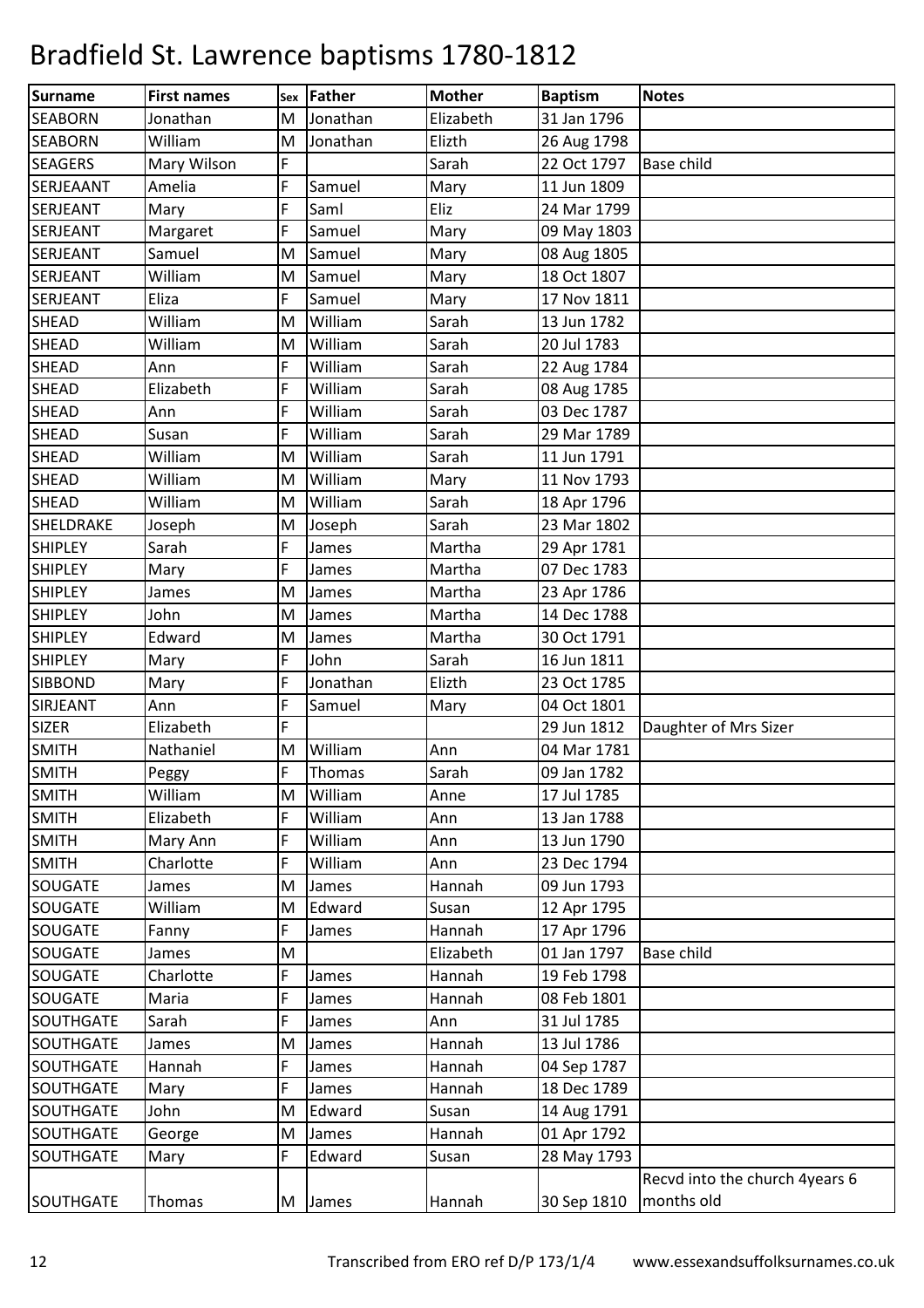| <b>Surname</b>   | <b>First names</b> |   | sex Father | <b>Mother</b> | <b>Baptism</b> | <b>Notes</b>                                  |
|------------------|--------------------|---|------------|---------------|----------------|-----------------------------------------------|
| <b>SPARROW</b>   | Joseph             | M | Joseph     | Catherine     | 22 May 1796    |                                               |
| <b>SPARROW</b>   | Martha             | F | Joseph     | Catherine     | 30 Jul 1809    |                                               |
| <b>SPOONER</b>   | Charles            | M | John       | Rhoda         | 09 Dec 1808    | Recvd. Born 19 Oct 1806                       |
| <b>STARKES</b>   | Robert             | M |            | Elizabeth     | 27 May 1804    | <b>Base child</b>                             |
| <b>STARLING</b>  | John               | M | James      | Ann           | 29 Jun 1783    |                                               |
| <b>STARLING</b>  | Sarah              | F | James      | Anne          | 10 Mar 1785    |                                               |
| <b>STARLING</b>  | Rhoda              | F | James      | Anne          | 26 Aug 1787    |                                               |
| <b>STARLING</b>  | Jonas              | M | James      | Ann           | 28 Nov 1789    |                                               |
| <b>STARLING</b>  | Abraham            | M | James      | Ann           | 22 Jan 1792    |                                               |
| <b>STARLING</b>  | Rhoda              | F | James      |               | 28 Jul 1799    |                                               |
| <b>STARLING</b>  | Fanny              | F | John       | Fanny         | 13 Oct 1805    |                                               |
| <b>STARLING</b>  | Mary               | F | John       | Fanny         | 05 Jul 1807    |                                               |
| <b>STEGGALL</b>  | Harriet            | F | Joseph     | Eliz          | 28 Feb 1802    |                                               |
| <b>STEGGLES</b>  | Joseph             | M | Joseph     | Elizth        | 10 Jul 1791    |                                               |
| <b>STEVENS</b>   | William            | M | John       | Elizabeth     | 08 Sep 1811    |                                               |
| <b>STEVENSON</b> | Mary               | F | John       | Elizabeth     | 20 Oct 1806    |                                               |
| <b>STEVENSON</b> | John               | M | John       | Elizabeth     | 13 Mar 1808    |                                               |
| <b>STUDD</b>     | Rebecca            | F |            | Rebecca       | 04 Dec 1796    | <b>Base child</b>                             |
| <b>TANSLEY</b>   | Harriet            | F | John       | Sarah         | 25 Sep 1803    | E.Essex Militia                               |
| <b>TAYLOR</b>    | William            | M | William    | Hannah        | 28 Jul 1803    |                                               |
| <b>TAYLOR</b>    | <b>Thomas</b>      | M | William    | Hannah        | 14 Feb 1805    |                                               |
| <b>TAYLOR</b>    | Thomas             | M | William    | Hannah        | 25 May 1806    |                                               |
| <b>TAYLOR</b>    | Marianne           | F | William    | Hannah        | 01 Feb 1807    |                                               |
| <b>TAYLOR</b>    | John               | M | William    | Hannah        | 30 Apr 1809    |                                               |
| <b>TAYLOR</b>    | Harriet            | F | William    | Hannah        | 22 Sep 1811    |                                               |
| <b>TAYLOR</b>    | Jane?              |   | John       | Mary          | 13 Dec 1812    |                                               |
| <b>TAYLOR</b>    | Rebecca            | F | John       | Mary          | 27 Dec 1812    |                                               |
| <b>THOMPSON</b>  | Elizabeth          | F | Matthew    | Elizabeth     | 11 Jul 1780    | Vicar's child. Born 16 Jun 1780               |
| <b>THOMPSON</b>  | Dorothy            | F | Matthew    | Elizabeth     | 22 Jan 1782    | Born 21 Dec 1781                              |
| <b>THOMPSON</b>  | Anna               | F | Matthew    | Eliz          | 12 Apr 1783    | Born 8 Apr 1783                               |
| <b>THOMPSON</b>  | Charlotte          | F | Matthew    | Eliz          | 01 Oct 1784    | Born 21 Aug 1784                              |
| <b>THOMPSON</b>  | Henry              | M | Matthew    | Eliz          | 06 Apr 1786    | Born 5 Mar 1786                               |
| <b>THOMPSON</b>  | William            | M | Matthew    | Eliz          | 18 Sep 1787    | Born 21 Aug 1787                              |
| <b>THOMPSON</b>  | Harriot            | F | Matthew    | Eliz          | 28 Oct 1789    | <b>Born 8 Sep 1789</b>                        |
| <b>THOMPSON</b>  | Sarah              | F | William    | Eliz          | 07 Nov 1790    |                                               |
| <b>THOMPSON</b>  | Edward             | M | Matthew    | Eliz          | 08 May 1791    | Born 9 Apr 1791                               |
| <b>THOMPSON</b>  | Frederick          | M | Matthew    | Eliz          | 11 Nov 1792    | Born 11 Oct 1792                              |
| <b>THOMPSON</b>  | Mary               | F | Matthew    | Eliz          | 20 Apr 1794    | Born 24 Mar 1794                              |
| <b>THOMPSON</b>  | Elizabeth          | F |            |               | 22 May 1796    | Base child of the widow Thompson              |
|                  | Charles            |   |            |               |                |                                               |
| <b>THOMPSON</b>  | Matthew            | M | Matthew    | Elizabeth     |                | 24 May 1796 Son of the vicar. Born 9 Apr 1796 |
| <b>THOMPSON</b>  | Francis            | M | Matthew    | Eliz          | 11 Jun 1798    | Son of vicar. Born 24 May 1798                |
| <b>THOMPSON</b>  | Benjamin           | M | Benjamin   | Ann           | 01 Sep 1802    |                                               |
|                  | Joseph             |   |            |               |                |                                               |
| <b>THORN</b>     | Carrington         | M | William    | Mary          | 22 Mar 1791    |                                               |
| <b>THORN</b>     | William            | M | William    | Mary          | 24 Feb 1793    |                                               |
| <b>THORN</b>     | William            | M | William    | Mary          | 14 Mar 1794    |                                               |
| <b>THORN</b>     | Robert             | M | William    | Mary          | 03 Jun 1802    |                                               |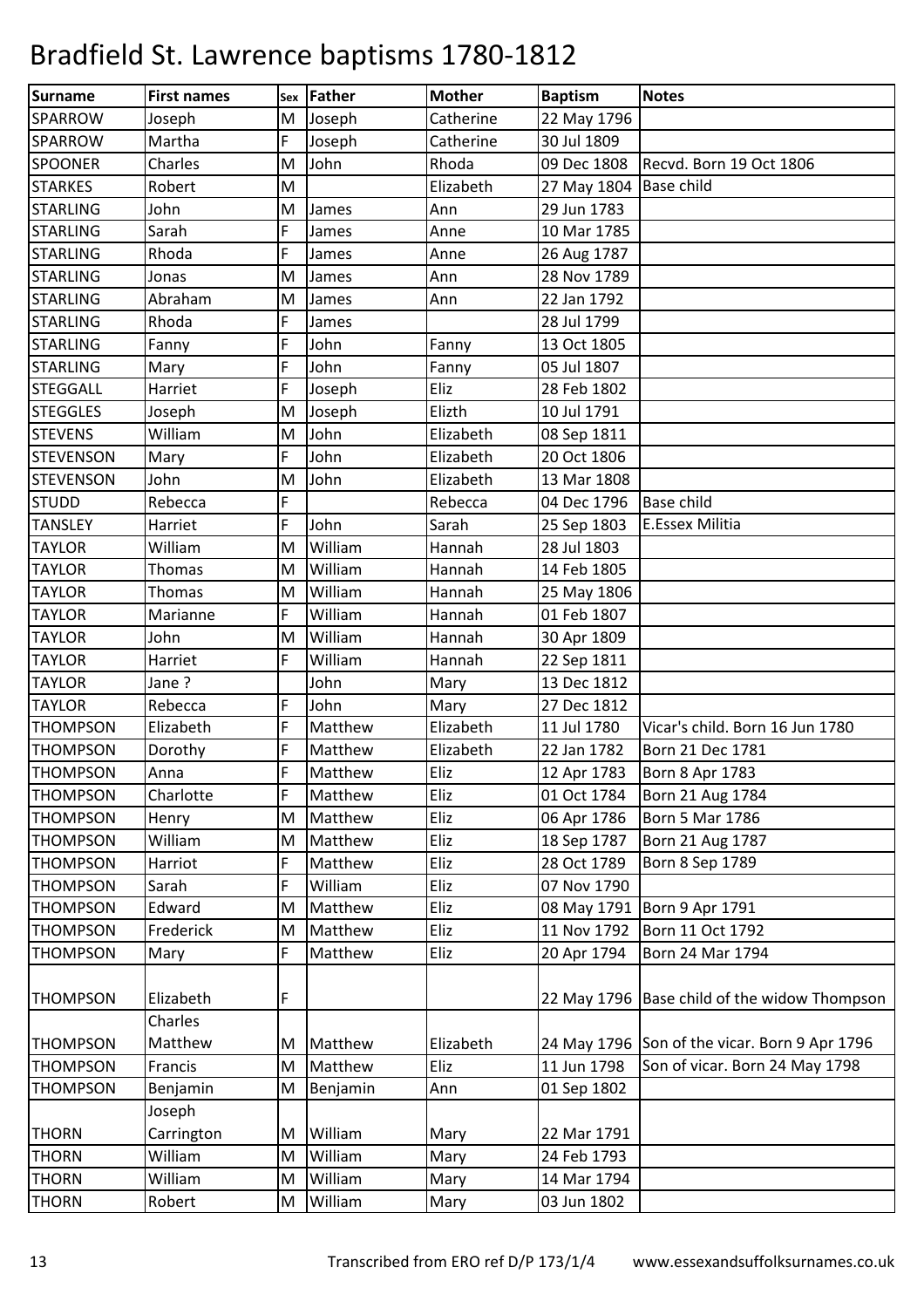| Surname        | <b>First names</b> | Sex | Father  | <b>Mother</b> | <b>Baptism</b> | <b>Notes</b>              |
|----------------|--------------------|-----|---------|---------------|----------------|---------------------------|
| <b>THORN</b>   | <b>Thomas</b>      | M   | William | Mary          | 17 Jan 1805    |                           |
| <b>THORN</b>   | <b>Browning</b>    | M   | William | Mary          | 06 Oct 1807    |                           |
| <b>THORNE</b>  | Mary               | F   | William | Mary          | 21 Mar 1796    |                           |
| <b>THORNE</b>  | John               | M   | William | Mary          | 14 Sep 1798    |                           |
| <b>THORNE</b>  | Cowill             | M   | William | Mary          | 04 Mar 1801    |                           |
| <b>TURNER</b>  | Ann                | F   | John    | Mary          | 02 Sep 1781    |                           |
| <b>TURNER</b>  | Hannah             | F   | John    | Mary          | 23 May 1784    |                           |
| <b>TURNER</b>  | Fanny              | F   | John    | Mary          | 01 Jan 1787    |                           |
| <b>TURNER</b>  | Jonathan           | M   | John    | Mary          | 21 Mar 1790    |                           |
| <b>TURNER</b>  | Mary               | F   | Jacob   | Mary          | 31 Aug 1806    |                           |
| <b>TWEED</b>   | Abraham            | M   | Abraham | Mary          | 19 Dec 1785    |                           |
| <b>TWEED</b>   | William            | M   | Abraham | Mary          | 11 Feb 1787    |                           |
| <b>TWEED</b>   | Chapman            | M   | Abraham | Mary          | 28 May 1788    |                           |
| <b>TWEED</b>   | Robert             | M   | Abraham | Mary          | 07 Feb 1790    |                           |
| <b>TWEED</b>   | John               | M   | Abraham | Mary          | 19 Jun 1792    |                           |
| <b>VESEY</b>   | Mary Elizabeth     | F   | William | Sarah         | 30 Dec 1799    |                           |
| <b>VESEY</b>   | Susan              | F   | William | Sarah         | 07 May 1802    |                           |
| <b>WADE</b>    | William            | M   | James   | Mary          | 05 Jun 1808    |                           |
| <b>WADE</b>    | Eliza              | F   | James   | Mary          | 06 May 1810    |                           |
| <b>WADE</b>    | Mahalah            | F   | James   | Mary          | 17 May 1812    | Received 6 months old     |
| <b>WAKE</b>    | James              | M   | James   | Ann           | 10 Aug 1800    |                           |
| <b>WALE</b>    | Mary               | F   |         | Charity       | 22 Jul 1792    | <b>Base child</b>         |
| <b>WALFORD</b> | Josiah             | M   | Wm      | Amy           | 23 Oct 1804    | $8$ y old ?               |
| <b>WARD</b>    | Susan              | F   | William | Mary          | 24 Dec 1780    |                           |
| WARD           | William            | M   | William | Mary          | 09 Nov 1783    |                           |
| <b>WARD</b>    | Thomas             | M   | William | Mary          | 12 Feb 1786    |                           |
| <b>WARD</b>    | William            | M   | William | Prudence      | 24 Jul 1805    |                           |
| WARD           | Mary               | F   | William | Prudence      | 15 Mar 1807    |                           |
| WARD           | Susanna            | F   | William | Prudence      | 24 Sep 1809    |                           |
| <b>WARD</b>    | Anne               | F   | William | Prudence      | 12 Jan 1812    |                           |
| <b>WATSON</b>  | Mary Juliana       | F   | John    | Mary Roberts  | 21 Jan 1807    | Born 24 Dec 1806          |
| <b>WATSON</b>  | Emma               | F   | John    | Mary Robert   | 13 Jan 1808    | Born 27 Nov 1807          |
| <b>WATSON</b>  | John Frederic      | M   | John    | Mary Robert   | 28 Jun 1809    | Born 25 May 1809          |
| <b>WEBB</b>    | Abraham            | M   | Abraham | Ann           | 13 May 1789    |                           |
| <b>WEBB</b>    | Ann                | F   | Abraham | Ann           | 15 Jul 1810    |                           |
| <b>WENT</b>    | Marianne           | F   | Joseph  | Mary          | 03 Oct 1812    |                           |
| <b>WICKERS</b> | Twins Of           |     | Richard |               | 23 Oct 1803    | A private E.Essex Militia |
| <b>WILBY</b>   | Elizabeth          | F   | George  | Susan         | 25 Jun 1781    |                           |
| <b>WILBY</b>   | Susan              | F   | George  | Susan         | 18 Apr 1784    |                           |
| <b>WILDEN</b>  |                    |     | James   | Sarah         | 09 Jun 1805    |                           |
| <b>WILDEN</b>  | William            | M   | James   | Sarah         | 11 Oct 1807    |                           |
| <b>WILDEN</b>  | Susan              | F   | James   | Sarah         | 01 Sep 1811    |                           |
| <b>WILDER</b>  | Robert             | M   | James   | Sarah         | 08 Aug 1803    |                           |
| <b>WILLIS</b>  | Sally              | F   | Joseph  | Mary          | 31 Mar 1782    |                           |
| <b>WILLIS</b>  | Isaac              | M   | Joseph  | Mary          | 16 May 1784    |                           |
| <b>WILLIS</b>  | Jacob              | M   | Joseph  | Mary          | 30 Apr 1786    |                           |
| <b>WILLIS</b>  | Ann                | F   | Joseph  |               | 14 Sep 1788    |                           |
| <b>WING</b>    | Thomas             | M   | Matthew | Elizabeth     | 23 Jul 1810    |                           |
| <b>WOOD</b>    | Robert             | M   | William |               | 04 Oct 1789    |                           |